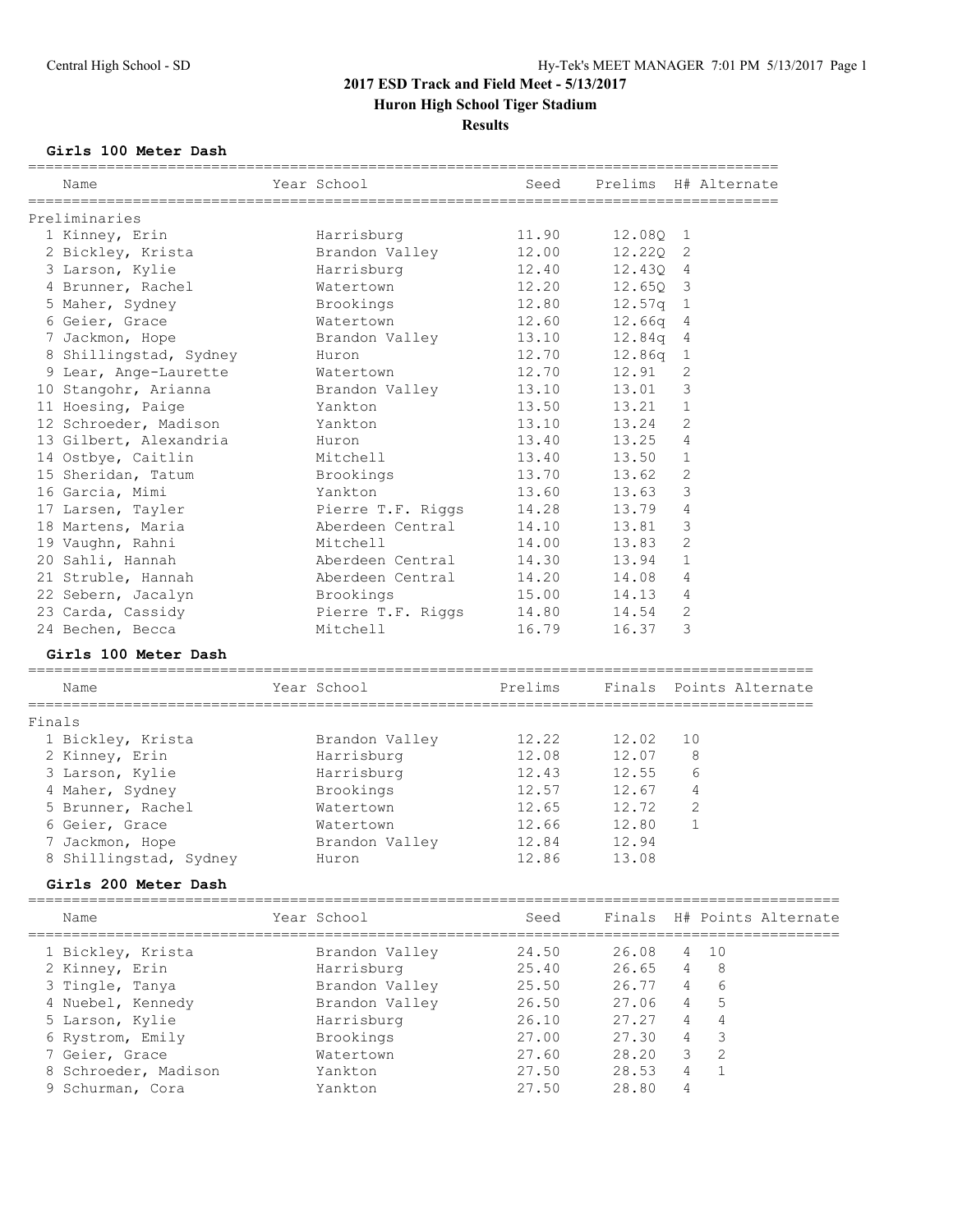#### **Results**

#### **....Girls 200 Meter Dash**

| 10 Derby, Mahlia       | Watertown         | 28.10 | 28.94 | 3            |
|------------------------|-------------------|-------|-------|--------------|
| 11 Adams, Taylor       | Watertown         | 28.30 | 29.13 | 3            |
| 12 Zanin, Joana        | Pierre T.F. Riggs | 28.87 | 29.24 | 3            |
| 13 Ostbye, Caitlin     | Mitchell          | 28.92 | 29.40 | 3            |
| 14 Garcia, Mimi        | Yankton           | 28.70 | 29.67 | 3            |
| 15 Lehmkuhl, Hannah    | Pierre T.F. Riggs | 30.39 | 29.88 | $\mathbf{1}$ |
| 16 Ardry, Jane         | Brookings         | 29.00 | 29.91 | 2            |
| 17 Sheridan, Tatum     | Brookings         | 29.20 | 30.12 | 2            |
| 18 Peters, Seyani      | Aberdeen Central  | 29.20 | 30.15 | 2            |
| 19 Gilbert, Alexandria | Huron             | 28.60 | 30.26 | 3            |
| 20 Martens, Maria      | Aberdeen Central  | 29.80 | 30.31 | 1            |
| 21 Sahli, Hannah       | Aberdeen Central  | 30.20 | 30.34 | $\mathbf{1}$ |
| 22 Gose, Bree          | Huron             | 29.10 | 30.47 | 2            |
| 23 Pyle, Leah          | Huron             | 28.70 | 30.48 | 3            |
| 24 Hauck, Haylee       | Pierre T.F. Riggs | 29.27 | 31.35 | 2            |
| 25 English, Delaney    | Mitchell          | 31.48 | 31.43 | 1            |
|                        |                   |       |       |              |

#### **Girls 400 Meter Dash**

============================================================================================= Name The Year School Seed Finals H# Points Alternate ============================================================================================= 1 Bickley, Krista Brandon Valley 55.80 57.62 3 10 2 Tingle, Tanya Brandon Valley 58.10 59.44 3 8 3 Crago, Kyla Mitchell 1:00.15 1:00.79 3 6 4 Specht, Cameryn Yankton 1:00.70 1:02.45 3 4 5 Mikkelsen, Emily Pierre T.F. Riggs 1:03.06 1:03.41 3 2 6 Buckley, Alexa Watertown 1:01.50 1:04.06 3 1 7 VanHolland, Lauren Harrisburg 1:03.50 1:04.12 3 7 Lang, Abby Aberdeen Central 1:05.00 1:04.12 2 9 Vavra, Carly Yankton 1:00.50 1:05.67 3 10 Wika, Brooke Brookings 1:08.80 1:06.11 1 11 Kuxhaus, Kenzie Pierre T.F. Riggs 1:08.60 1:06.80 1 12 Peltier, Sydney Brandon Valley 1:06.60 1:07.63 2 13 Thorpe, Kylee Pierre T.F. Riggs 1:08.54 1:08.95 1 14 Schoenfelder, Gracie Huron 1:08.00 1:09.28 1 15 Zantow, Jenna Aberdeen Central 1:07.00 1:09.49 2 16 Spartz, Karlee Watertown 1:07.20 1:09.50 2 17 Schimke, Kayla Huron 1:09.00 1:10.01 1 18 McKibben, Mariah Brookings 1:08.60 1:10.07 1 19 Heinz, Havyn Huron 1:08.00 1:10.24 2 20 Struble, Hannah Aberdeen Central 1:05.90 1:11.47 2

#### **Girls 800 Meter Run**

| Name                | Year School       | Seed    |         |                | Finals H# Points Alternate |
|---------------------|-------------------|---------|---------|----------------|----------------------------|
| 1 Abraham, Ellie    | Brookings         | 2:13.60 | 2:23.56 |                | 2 10                       |
| 2 Bietz, Madisyn    | Yankton           | 2:25.00 | 2:26.30 | 2              | - 8                        |
| 3 Waterfall, Haylee | Brandon Valley    | 2:21.60 | 2:29.37 | $\overline{2}$ | - 6                        |
| 4 Douglas, Zoe      | Aberdeen Central  | 2:25.30 | 2:30.81 | $\overline{2}$ | .5                         |
| 5 Hermansen, Jordan | Aberdeen Central  | 2:32.20 | 2:35.30 | $\overline{2}$ | $\overline{4}$             |
| 6 Lusk, Emma        | Pierre T.F. Riggs | 2:39.75 | 2:35.75 | $\overline{2}$ | - 3                        |
| 7 Foss, Kylie       | Brandon Valley    | 2:29.50 | 2:37.80 | 2              | - 2                        |
| 8 Folkers, Tessa    | Yankton           | 2:33.60 | 2:38.41 | $\overline{2}$ | $\overline{1}$             |
| 9 Lutmer, Jessica   | Pierre T.F. Riggs | 2:39.18 | 2:39.70 | 2              |                            |
|                     |                   |         |         |                |                            |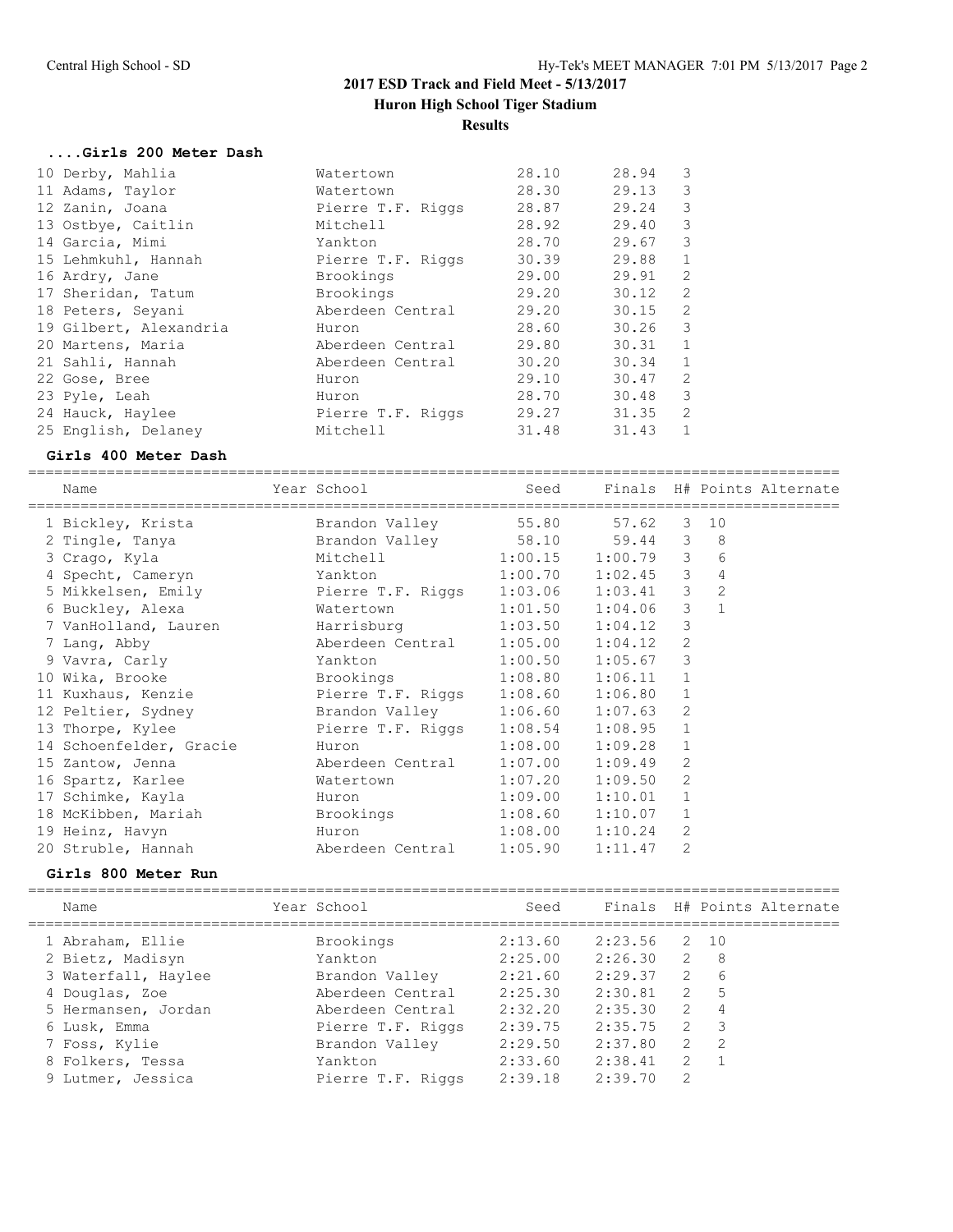#### **....Girls 800 Meter Run**

| 10 Erickson, Katherine  | Aberdeen Central  | 2:34.00 | 2:42.32 | $\overline{2}$ |
|-------------------------|-------------------|---------|---------|----------------|
| 11 Spartz, Karlee       | Watertown         | 2:38.70 | 2:42.92 | 2              |
| 12 Thomas, Braylee      | Huron             | 2:42.00 | 2:44.85 | $\mathbf{1}$   |
| 13 Savey, Anna          | Yankton           | 2:42.20 | 2:46.72 | 1              |
| 14 Holinka, Marissa     | Watertown         | 2:41.30 | 2:47.52 | $\mathbf{1}$   |
| 15 Hanna, Abi           | Brandon Valley    | 2:47.10 | 2:49.24 | $\mathbf{1}$   |
| 16 Schulte, Megan       | Watertown         | 2:39.60 | 2:51.76 | 2              |
| 17 Schmidt, Mandy       | Mitchell          | 2:44.03 | 2:52.60 | $\mathbf{1}$   |
| 18 McGuire, Alexis      | Brookings         | 2:44.40 | 2:52.71 | 1              |
| 19 Scheurenbrand, Megan | Mitchell          | 2:54.58 | 2:53.30 | 1              |
| 20 Sundklakk, Ellie     | Mitchell          | 2:54.70 | 2:58.20 | $\mathbf{1}$   |
| 21 Eichstadt, Ellie     | Huron             | 2:59.00 | 3:07.60 | $\mathbf{1}$   |
| 22 Zilli, Laura         | Brookings         | 2:59.90 | 3:08.84 | 1              |
| 23 Miller, Cassidy      | Pierre T.F. Riggs | 2:58.99 | 3:16.04 |                |

#### **Girls 1600 Meter Run**

========================================================================================== Name Year School Seed Finals Points Alternate ========================================================================================== 1 Abraham, Ellie Brookings 5:04.80 5:23.74 10 2 Krause, Mary Mitchell 5:34.59 5:30.63 8 3 Karolevitz, Ellie Yankton 5:30.40 5:34.07 6 4 Waterfall, Haylee Brandon Valley 5:26.60 5:35.49 4 5 Jacobs, Melanie Aberdeen Central 5:26.10 5:35.58 2 6 Douglas, Zoe Aberdeen Central 5:21.10 5:36.19 1 7 Foss, Kylie Brandon Valley 5:37.26 5:40.00 8 Wells, Lauren Brandon Valley 5:10.70 5:40.30 9 Erickson, Katherine Aberdeen Central 5:37.00 5:48.85 10 Corey, Tayler Watertown 5:45.60 5:51.63 11 Fanta, Mary Yankton 5:56.70 6:00.48 12 Eidsness, Lauren Yankton 5:54.60 6:02.00 13 Smithback, Austyn Harrisburg 5:41.00 6:03.61 14 Bono, Josie Brookings 6:06.30 6:07.91 15 Perkins, Calli Watertown 6:10.20 6:15.82 16 Hart, TyAnn Mitchell 6:08.17 6:16.83 17 Zilli, Laura Brookings 6:14.60 6:20.75 18 Brinkman-Wall, Jazmyn Mitchell 6:35.37 6:25.64 19 Lenssen, Abby Watertown 6:11.10 6:42.05 20 Olvera-Camancho, Susana Huron 6:33.00 7:01.45

#### **Girls 3200 Meter Run**

| Name                                                                                                                                                                                  | Year School                                                                                                                                  | Seed                                                                                                                              |                                                                                                          | Finals Points Alternate          |
|---------------------------------------------------------------------------------------------------------------------------------------------------------------------------------------|----------------------------------------------------------------------------------------------------------------------------------------------|-----------------------------------------------------------------------------------------------------------------------------------|----------------------------------------------------------------------------------------------------------|----------------------------------|
| 1 Rief, Allison<br>2 Jacobs, Melanie<br>3 Pickering, Megan<br>4 Powers, Ainsley<br>5 Karolevitz, Ellie<br>6 Bietz, Madisyn<br>7 Wells, Lauren<br>8 Keyes, Kyla<br>9 Smithback, Austyn | Brandon Valley<br>Aberdeen Central<br>Brandon Valley<br>Brookings<br>Yankton<br>Yankton<br>Brandon Valley<br>Pierre T.F. Riggs<br>Harrisburg | 11:42.30<br>$11:39.60$ $12:14.15$<br>12:03.50<br>12:33.60<br>11:58.30<br>11:47.20<br>11:58.50<br>12:32.20<br>12:22.30<br>12:42.70 | 12:02.96<br>12:22.64<br>12:24.55<br>12:26.06<br>12:30.41<br>12:34.36<br>12:57.46<br>13:09.64<br>13:20.53 | 10<br>8<br>6<br>5<br>4<br>3<br>2 |
| 10 Eidsness, Lauren<br>11 Anderson, Jada                                                                                                                                              | Yankton<br>Watertown                                                                                                                         | 12:26.20                                                                                                                          | 13:24.82                                                                                                 |                                  |
|                                                                                                                                                                                       |                                                                                                                                              |                                                                                                                                   |                                                                                                          |                                  |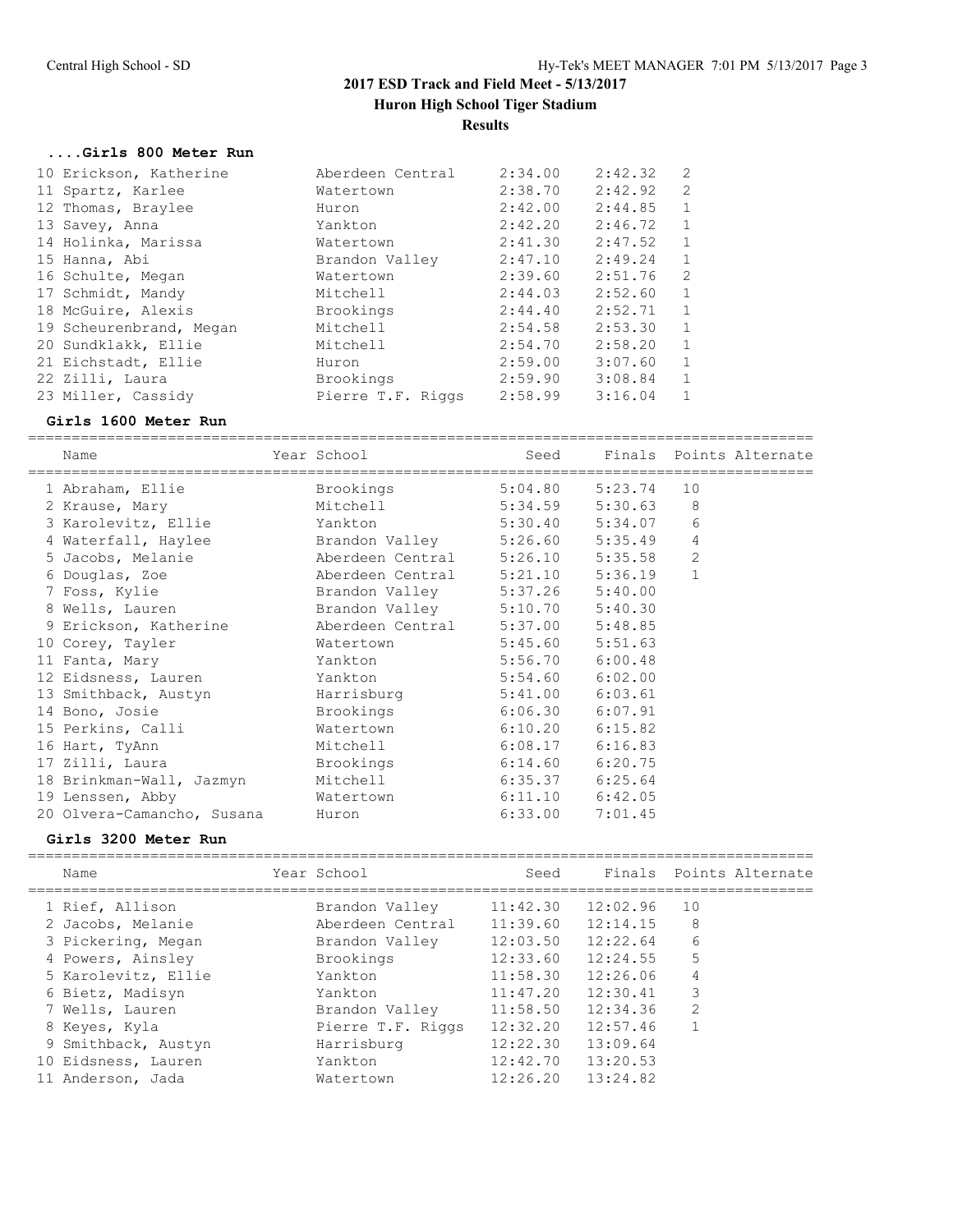## **Huron High School Tiger Stadium**

**Results**

**....Girls 3200 Meter Run**

| -- Ziegler, Brooke   | Watertown | 14:10.20 | NT |
|----------------------|-----------|----------|----|
| -- Vermeulen, Annika | Mitchell  | 14:00.00 | NT |

## **Girls 100 Meter Hurdles**

| Name                                | Year School            | Seed  |            |                | Prelims H# Alternate |
|-------------------------------------|------------------------|-------|------------|----------------|----------------------|
| Preliminaries                       |                        |       |            |                |                      |
| 1 Tessier, Madason                  | Yankton                | 15.00 | 15.270 1   |                |                      |
| 2 Tietz, Sophie                     | Watertown              | 15.20 | 15.410 3   |                |                      |
| 3 Budiq, Kate                       | Yankton                | 15.10 | 15.740 2   |                |                      |
| 4 Bartels, Kailee                   | Brookings              | 15.50 | $15.95q$ 3 |                |                      |
| 5 Oswald, Kelsey                    | Yankton                | 16.10 | $16.00q$ 3 |                |                      |
| 6 Schmunk, Gaby                     | Harrisburg 16.40       |       | $16.03q$ 3 |                |                      |
| 7 Peters, Seyani                    | Aberdeen Central       | 16.10 | $16.09q$ 2 |                |                      |
| 8 Fastenau, Megan                   | Aberdeen Central 16.10 |       | $16.16q$ 1 |                |                      |
| 9 Mathiesen, McKenna and Harrisburg |                        | 16.60 | 16.17      | $\mathbf{1}$   |                      |
| 10 Hegdahl, Ellie                   | Brookings              | 16.20 | 16.29      | $\mathbf{1}$   |                      |
| 11 Eqgebrecht, Grace                | Brookings              | 16.50 | 16.44      | $\overline{2}$ |                      |
| 12 Dixon, Brielle                   | Brandon Valley         | 16.60 | 16.45      | 3              |                      |
| 13 Birath, Mikaela                  | Brandon Valley         | 16.10 | 16.52      | $\mathbf{1}$   |                      |
| 14 Little, Deyona                   | Huron                  | 17.60 | 17.66      | 3              |                      |
| 15 Malcom, Emma                     | Harrisburg             | 18.10 | 18.15      | $\mathfrak{D}$ |                      |
| 16 Jones, Morgan                    | Pierre T.F. Riggs      | 19.96 | 18.87      | $\overline{c}$ |                      |
| 17 Herrman, Allycen                 | Pierre T.F. Riggs      | 18.84 | 18.93      | 3              |                      |
| 18 Senger, Taryn                    | Pierre T.F. Riggs      | 18.25 | 19.30      | 1              |                      |
| -- Krogman, Camryn                  | Mitchell               | 17.80 | DQ.        | $\mathbf{1}$   |                      |

#### **Girls 100 Meter Hurdles**

| Name               | Year School      | Prelims |       | Finals Points Alternate |
|--------------------|------------------|---------|-------|-------------------------|
| Finals             |                  |         |       |                         |
| 1 Tessier, Madason | Yankton          | 15.27   | 15.01 | -10                     |
| 2 Tietz, Sophie    | Watertown        | 15.41   | 15.41 | 8                       |
| 3 Bartels, Kailee  | Brookings        | 15.95   | 15.57 | 6                       |
| 4 Budiq, Kate      | Yankton          | 15.74   | 15.69 | 4                       |
| 5 Oswald, Kelsey   | Yankton          | 16.00   | 15.82 | 2                       |
| 6 Fastenau, Megan  | Aberdeen Central | 16.16   | 15.92 |                         |
| 7 Schmunk, Gaby    | Harrisburg       | 16.03   | 15.94 |                         |
| 8 Peters, Seyani   | Aberdeen Central | 16.09   | 16.21 |                         |
|                    |                  |         |       |                         |

## **Girls 300 Meter Hurdles**

| Name | Year School | Seed |  | Finals H# Points Alternate |
|------|-------------|------|--|----------------------------|
|      |             |      |  |                            |

| 1 Bad Moccasin, Chelsey | Aberdeen Central | 47.70 | 46.87 |     | 3 10           |
|-------------------------|------------------|-------|-------|-----|----------------|
|                         |                  | 47.20 | 47.71 |     |                |
| 2 Budiq, Kate           | Yankton          |       |       | 3   | - 8            |
| 3 Little, Deyona        | Huron            | 47.80 | 48.76 | 3   | - 6            |
| 4 Kees, Amanda          | Brookings        | 48.70 | 49.06 | 3   | $\overline{4}$ |
| 5 Kopecky, Abby         | Aberdeen Central | 48.40 | 49.27 | 3   | $\overline{2}$ |
| 6 Tessier, Madason      | Yankton          | 47.30 | 49.81 | 3   |                |
| 7 Birath, Mikaela       | Brandon Valley   | 47.90 | 49.84 | 3   |                |
| 8 Walder, Mateya        | Watertown        | 49.50 | 50.02 | - 2 |                |
| 9 Oswald, Kelsey        | Yankton          | 49.20 | 50.20 |     |                |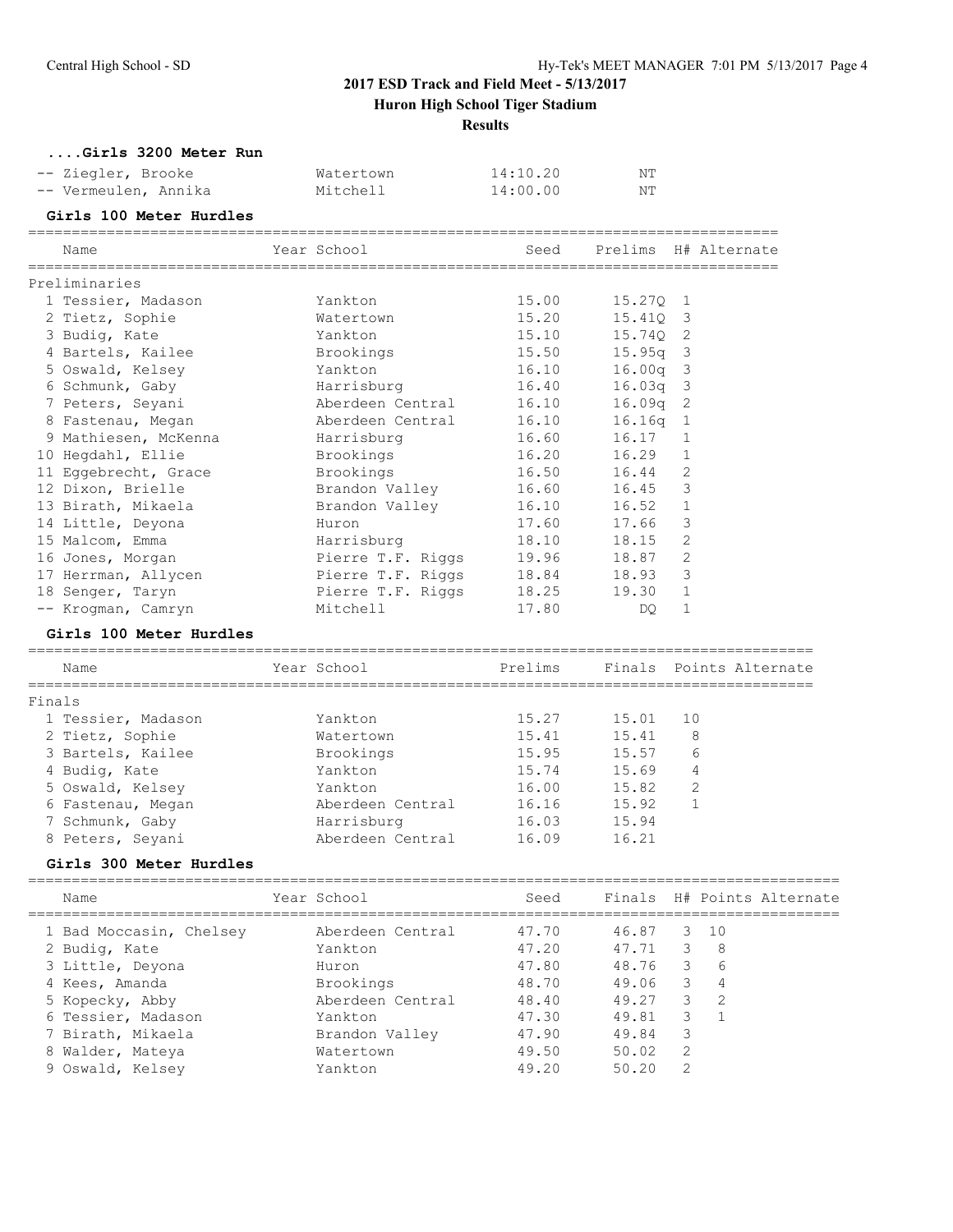## **Results**

#### **....Girls 300 Meter Hurdles**

| 10 Mathiason, Abby    | Brookings         | 50.40 | 51.51 |               |
|-----------------------|-------------------|-------|-------|---------------|
| 11 Hegdahl, Ellie     | Brookings         | 50.30 | 51.54 | $\mathcal{L}$ |
| 12 Fastenau, Megan    | Aberdeen Central  | 49.00 | 51.87 | 3             |
| 13 Herrman, Allycen   | Pierre T.F. Riggs | 54.30 | 53.78 |               |
| 14 Krogman, Camryn    | Mitchell          | 53.60 | 53.86 |               |
| 15 Senger, Taryn      | Pierre T.F. Riggs | 52.55 | 54.27 | 2             |
| 16 Malcom, Emma       | Harrisburg        | 52.50 | 54.85 | 2             |
| 17 Mathiesen, McKenna | Harrisburg        | 51.00 | 55.50 | 2             |
| 18 Schulte, Megan     | Watertown         | 54.45 | 58.64 |               |
| 19 Jones, Morgan      | Pierre T.F. Riggs | 55.49 | 59.09 |               |

## **Girls 4x100 Meter Relay**

|  | School                              | Seed                   |           |                |                | Finals H# Points Alternate |
|--|-------------------------------------|------------------------|-----------|----------------|----------------|----------------------------|
|  | 1 Harrisburg 'A'                    | 49.40                  | 49.98     |                | 2 10           |                            |
|  | 1) Larson, Kylie                    | 2) Halling, Sydney     |           |                |                |                            |
|  | 3) Wurth, Jordan                    | 4) Kinney, Erin        |           |                |                |                            |
|  | 2 Brandon Valley 'A'                | 49.10                  | 51.04     | 2              | -8             |                            |
|  | 1) Stangohr, Arianna                | 2) Thompson, Morgan    |           |                |                |                            |
|  | 3) Nuebel, Kennedy                  | 4) Law, Trinity        |           |                |                |                            |
|  | 3 Yankton 'A'                       | 50.40                  | 51.31     | 2              | 6              |                            |
|  | 1) Hale, Lindsey                    | 2) Boomsma, Jaiden     |           |                |                |                            |
|  | 3) Schroeder, Madison               | 4) Tessier, Madason    |           |                |                |                            |
|  | 4 Brookings 'A'                     | 50.90                  | 51.54     | 2              | $\overline{4}$ |                            |
|  | 1) Ysbrand, Miranda                 | 2) Bartels, Kailee     |           |                |                |                            |
|  | 3) Eqqebrecht, Grace                | 4) Maher, Sydney       |           |                |                |                            |
|  | 5 Watertown 'A'                     | 51.20                  | 51.73     | 2              | 2              |                            |
|  | 1) Brunner, Rachel                  | 2) Lear, Ange-Laurette |           |                |                |                            |
|  | 3) Tietz, Sophie                    | 4) Scott, Whitney      |           |                |                |                            |
|  | 6 Aberdeen Central 'A'              | 52.60                  | $52.23$ 1 |                | $\sim$ 1       |                            |
|  | 1) Grismer, Jenna                   | 2) Zuegar, Allie       |           |                |                |                            |
|  | 3) Malchow, Myah                    | 4) Malsom, Brooke      |           |                |                |                            |
|  | 7 Huron 'A'                         | 52.90                  | 52.86     | $\overline{1}$ |                |                            |
|  | 1) Shillingstad, Sydney             | 2) Little, Deyona      |           |                |                |                            |
|  | 3) Lichty, Brianna                  | 4) Gilbert, Alexandria |           |                |                |                            |
|  | 8 Mitchell 'A'                      | 53.32                  | 53.35     | $\sqrt{1}$     |                |                            |
|  | 1) Roden, Bailey                    | 2) Sibson, Hannah      |           |                |                |                            |
|  | 3) Dierks, Josie                    | 4) Hohrman, Cassie     |           |                |                |                            |
|  | 9 Pierre T.F. Riggs<br>$\mathsf{A}$ | 55.08                  | 54.87     | -1             |                |                            |
|  | 1) Carda, Cassidy                   | 2) Larsen, Tayler      |           |                |                |                            |
|  | 3) Hauck, Haylee                    | 4) Lehmkuhl, Hannah    |           |                |                |                            |
|  |                                     |                        |           |                |                |                            |

## **Girls 4x200 Meter Relay**

| School               |                    | Seed                     |  | Finals H# Points Alternate |
|----------------------|--------------------|--------------------------|--|----------------------------|
| 1 Brandon Valley 'A' |                    | $1:41.10$ $1:42.64$ 2 10 |  |                            |
| 1) Badger, Tashlynne | 2) Nuebel, Kennedy |                          |  |                            |
| 3) Thompson, Morgan  | 4) Tingle, Tanya   |                          |  |                            |
| 2 Harrisburg 'A'     |                    | $1:43.90$ $1:48.40$ 2 8  |  |                            |
| 1) Larson, Kylie     | 2) Halling, Sydney |                          |  |                            |
| 3) Wurth, Jordan     | 4) Kinney, Erin    |                          |  |                            |
| 3 Brookings 'A'      |                    | $1:47.70$ $1:50.08$ 2 6  |  |                            |
| 1) Maher, Sydney     | 2) Rystrom, Emily  |                          |  |                            |
|                      |                    |                          |  |                            |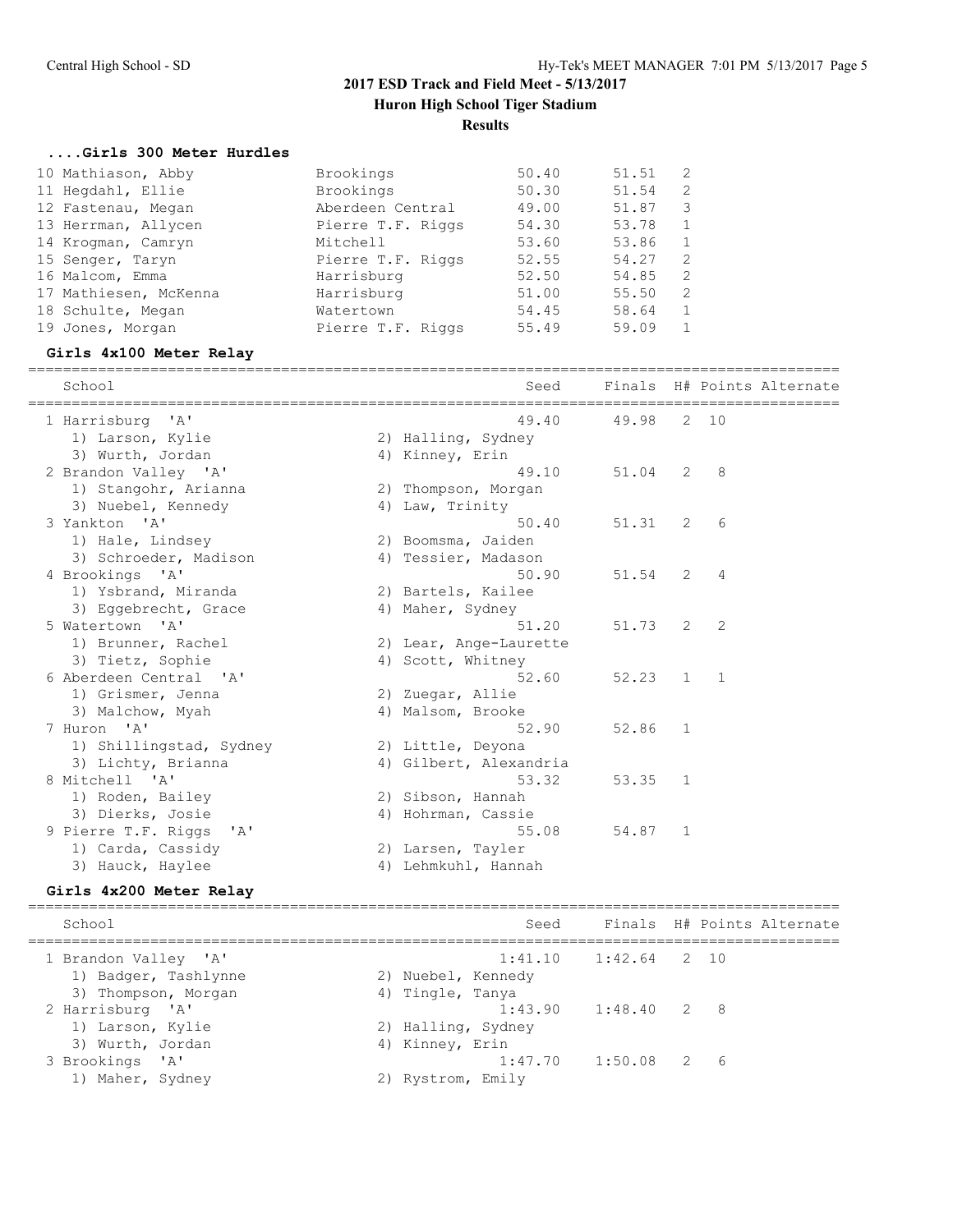## **Huron High School Tiger Stadium**

#### **Results**

# **....Girls 4x200 Meter Relay**

| 3) Eqqebrecht, Grace<br>4 Yankton 'A' | 4) Tetzlaff, Baylee<br>$1:48.50$ $1:51.57$ 2 4 |
|---------------------------------------|------------------------------------------------|
| 1) Hale, Lindsey                      | 2) Oswald, Kelsey                              |
| 3) Budiq, Kate                        | 4) Tessier, Madason                            |
|                                       |                                                |
| 5 Pierre T.F. Riggs 'A'               | $\mathbf{1}$<br>1:54.55<br>1:53.98<br>2        |
| 1) Axtell, Samantha                   | 2) Smith, Addy                                 |
| 3) Hauck, Haylee                      | 4) Zanin, Joana                                |
| 6 Aberdeen Central 'A'                | $1:54.21$ 1<br>1<br>1:51.70                    |
| 1) Grismer, Jenna                     | 2) Bad Moccasin, Chelsey                       |
| 3) Malchow, Myah                      | 4) Zuegar, Allie                               |
| 7 Mitchell 'A'                        | 1:53.49<br>1:57.26<br>$\mathbf{1}$             |
| 1) Ostbye, Caitlin                    | 2) Sibson, Hannah                              |
| 3) Dierks, Josie                      | 4) Hohrman, Cassie                             |
| 8 Watertown 'A'                       | 1:50.30<br>1:57.56<br>2                        |
| 1) Buckley, Alexa                     | 2) Lear, Ange-Laurette                         |
| 3) Walder, Mateya                     | 4) Geier, Grace                                |
| 9 Huron 'A'                           | 1:53.70<br>2:01.50<br>1                        |
| 1) Lichty, Jeclyn                     | 2) Gose, Bree                                  |
| 3) Schimke, Kayla                     | 4) Schoenfelder, Gracie                        |

#### **Girls 4x400 Meter Relay**

| School                   | Seed                  |                          |    | ==================== | Finals H# Points Alternate |
|--------------------------|-----------------------|--------------------------|----|----------------------|----------------------------|
| 1 Brandon Valley 'A'     |                       | $3:52.70$ $4:06.56$ 2 10 |    |                      |                            |
| 1) Hendrick, Hannah      | 2) Presler, Sarah     |                          |    |                      |                            |
| 3) Wells, Ashley         | 4) Tingle, Tanya      |                          |    |                      |                            |
| 2 Brookings 'A'          | 4:05.10               | $4:10.36$ 2 8            |    |                      |                            |
| 1) Abraham, Ellie        | 2) Tetzlaff, Baylee   |                          |    |                      |                            |
| 3) Kees, Amanda          | 4) Rystrom, Emily     |                          |    |                      |                            |
| 3 Aberdeen Central 'A'   | 4:16.90               | 4:12.41                  | 2  | 6                    |                            |
| 1) Bad Moccasin, Chelsey | 2) Kopecky, Abby      |                          |    |                      |                            |
| 3) Malsom, Brooke        | 4) Kusler, Brooklyn   |                          |    |                      |                            |
| 4 Yankton 'A'            | 4:07.40               | 4:13.27                  | 2  | 5                    |                            |
| 1) Specht, Cameryn       | 2) Andrus, Rylie      |                          |    |                      |                            |
| 3) Wolfgram, Payton      | 4) Oswald, Kelsey     |                          |    |                      |                            |
| 5 Pierre T.F. Riggs 'A'  | 4:17.50               | 4:20.20 2                |    | $\overline{4}$       |                            |
| 1) Smith, Addy           | 2) Stueven, Sophia    |                          |    |                      |                            |
| 3) Kienholz, Miah        | 4) Mikkelsen, Emily   |                          |    |                      |                            |
| 6 Huron 'A'              | 4:23.20               | 4:24.22 1                |    | 3                    |                            |
| 1) Little, Deyona        | 2) Pyle, Leah         |                          |    |                      |                            |
| 3) Buddenhagen, Tenley   | 4) Shoultz, Samatha   |                          |    |                      |                            |
| 7 Watertown 'A'          | 4:19.50               | $4:28.47$ 1              |    | -2                   |                            |
| 1) Buckley, Alexa        | 2) Anderson, Morgan   |                          |    |                      |                            |
| 3) Heller, Delaney       | 4) Corey, Tayler      |                          |    |                      |                            |
| 8 Mitchell 'A'           | 4:40.93               | $4:28.98$ 1              |    | $\mathbf{1}$         |                            |
| 1) Crago, Kyla           | 2) Haley, Avia        |                          |    |                      |                            |
| 3) Roden, Bailey         | 4) Sibson, Hannah     |                          |    |                      |                            |
| 9 Harrisburg 'A'         | 4:20.20               | 4:30.54                  | -1 |                      |                            |
| 1) Boetel, Paige         | 2) Suhr, Katie        |                          |    |                      |                            |
| 3) VanHolland, Lauren    | 4) Mathiesen, McKenna |                          |    |                      |                            |

=============================================================================================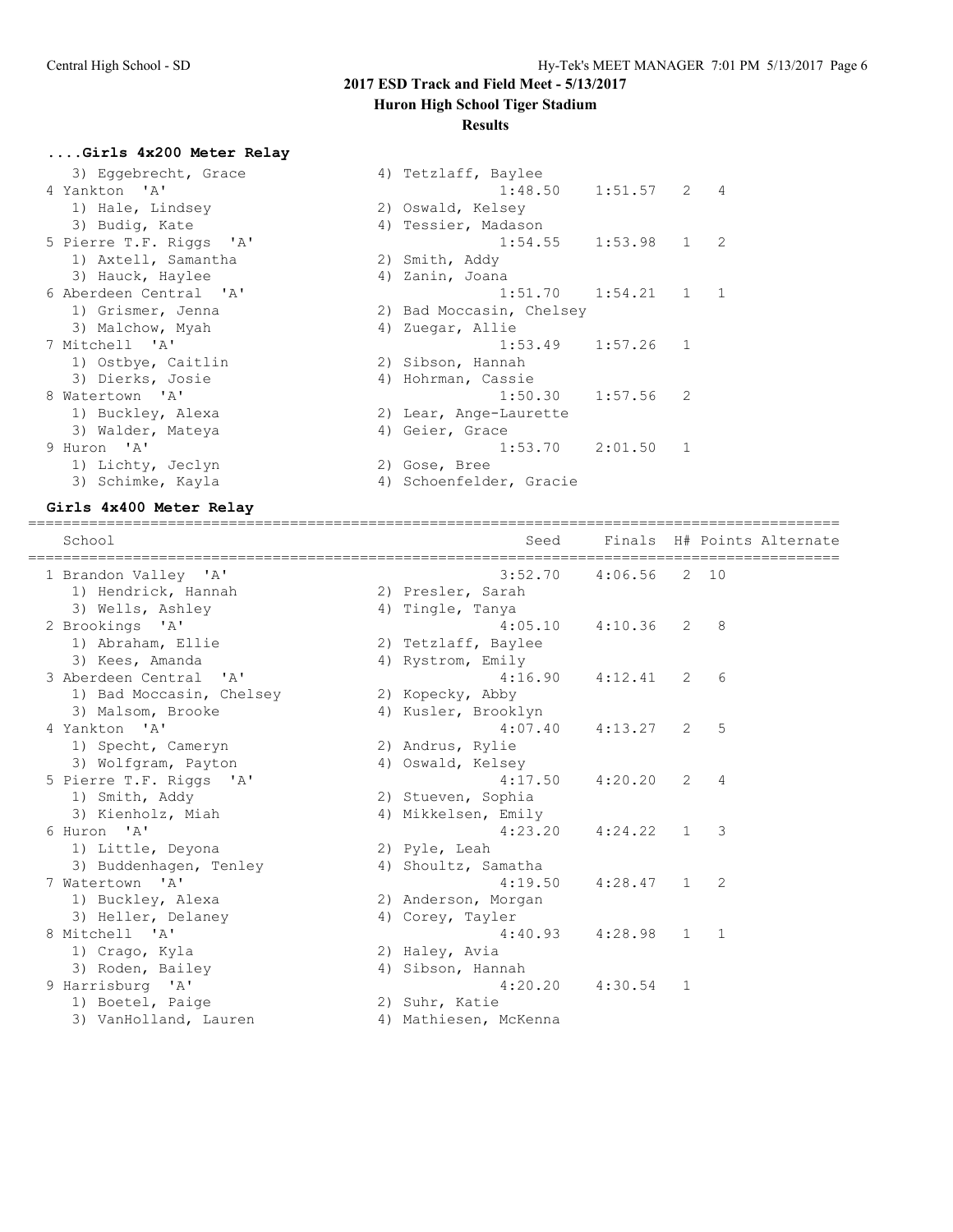**Huron High School Tiger Stadium**

#### **Results**

## **Girls 4x800 Meter Relay**

| Seed     |                                                                                                                                                                                                                                                                                                                                     | Finals Points Alternate                                                                                                   |
|----------|-------------------------------------------------------------------------------------------------------------------------------------------------------------------------------------------------------------------------------------------------------------------------------------------------------------------------------------|---------------------------------------------------------------------------------------------------------------------------|
|          |                                                                                                                                                                                                                                                                                                                                     |                                                                                                                           |
|          |                                                                                                                                                                                                                                                                                                                                     | 10                                                                                                                        |
|          |                                                                                                                                                                                                                                                                                                                                     |                                                                                                                           |
|          |                                                                                                                                                                                                                                                                                                                                     |                                                                                                                           |
| 9:58.70  | 10:04.12                                                                                                                                                                                                                                                                                                                            | 8                                                                                                                         |
|          |                                                                                                                                                                                                                                                                                                                                     |                                                                                                                           |
|          |                                                                                                                                                                                                                                                                                                                                     |                                                                                                                           |
| 9:44.10  | 10:11.65                                                                                                                                                                                                                                                                                                                            | 6                                                                                                                         |
|          |                                                                                                                                                                                                                                                                                                                                     |                                                                                                                           |
|          |                                                                                                                                                                                                                                                                                                                                     |                                                                                                                           |
|          |                                                                                                                                                                                                                                                                                                                                     | 4                                                                                                                         |
|          |                                                                                                                                                                                                                                                                                                                                     |                                                                                                                           |
|          |                                                                                                                                                                                                                                                                                                                                     |                                                                                                                           |
|          |                                                                                                                                                                                                                                                                                                                                     | 2                                                                                                                         |
|          |                                                                                                                                                                                                                                                                                                                                     |                                                                                                                           |
|          |                                                                                                                                                                                                                                                                                                                                     |                                                                                                                           |
| 10:27.80 | 10:52.70                                                                                                                                                                                                                                                                                                                            | 1                                                                                                                         |
|          |                                                                                                                                                                                                                                                                                                                                     |                                                                                                                           |
|          |                                                                                                                                                                                                                                                                                                                                     |                                                                                                                           |
|          |                                                                                                                                                                                                                                                                                                                                     |                                                                                                                           |
|          |                                                                                                                                                                                                                                                                                                                                     |                                                                                                                           |
|          |                                                                                                                                                                                                                                                                                                                                     |                                                                                                                           |
|          |                                                                                                                                                                                                                                                                                                                                     |                                                                                                                           |
|          |                                                                                                                                                                                                                                                                                                                                     |                                                                                                                           |
|          |                                                                                                                                                                                                                                                                                                                                     |                                                                                                                           |
|          | 2) Bietz, Madisyn<br>4) Vavra, Carly<br>2) Kopecky, Abby<br>4) Hermansen, Jordan<br>2) Foss, Kylie<br>4) Waterfall, Haylee<br>2) Shaffer, Hannah<br>4) Lusk, Emma<br>2) Pyle, Leah<br>4) Shoultz, Samatha<br>2) Holinka, Marissa<br>4) Corey, Tayler<br>2) Wika, Brooke<br>4) Bono, Josie<br>2) Hart, TyAnn<br>4) Vermeulen, Annika | $10:04.50$ $10:01.86$<br>$10:08.24$ $10:27.46$<br>$10:18.80$ $10:38.89$<br>$10:40.10$ $11:06.89$<br>$11:16.31$ $11:49.52$ |

## **Girls 1600 Sprint Medley**

| School                  | Seed                   |                          |               | Finals H# Points Alternate |
|-------------------------|------------------------|--------------------------|---------------|----------------------------|
| 1 Brandon Valley 'A'    |                        | $4:09.00$ $4:28.47$ 2 10 |               |                            |
| 1) Hendrick, Hannah     | 2) Jackmon, Hope       |                          |               |                            |
| 3) Wells, Ashley        | 4) Presler, Sarah      |                          |               |                            |
| 2 Pierre T.F. Riggs 'A' | 4:22.43                | $4:30.89$ 2 8            |               |                            |
| 1) Smith, Addy          | 2) Stueven, Sophia     |                          |               |                            |
| 3) Kienholz, Miah       | 4) Shaffer, Hannah     |                          |               |                            |
| 3 Aberdeen Central 'A'  | 4:29.10                | $4:31.31$ 1              | 6             |                            |
| 1) Zuegar, Allie        | 2) Gelhaus, Jianna     |                          |               |                            |
| 3) Kusler, Brooklyn     | 4) Riggs, Ava          |                          |               |                            |
| 4 Huron 'A'             | 4:27.30                | 4:33.58 2                | -5            |                            |
| 1) Shillingstad, Sydney | 2) Gilbert, Alexandria |                          |               |                            |
| 3) Buddenhagen, Tenley  | 4) Shoultz, Samatha    |                          |               |                            |
| 5 Yankton 'A'           | 4:27.30                | $4:33.83$ 2 4            |               |                            |
| 1) Schurman, Cora       | 2) Wolfgram, Payton    |                          |               |                            |
| 3) Specht, Cameryn      | 4) Knoff, Anne         |                          |               |                            |
| 6 Mitchell 'A'          | 4:29.25                | $4:34.96$ 1              | $\mathcal{B}$ |                            |
| 1) Roden, Bailey        | 2) Ostbye, Caitlin     |                          |               |                            |
| 3) Haley, Avia          | 4) Krause, Mary        |                          |               |                            |
| 7 Brookings 'A'         | 4:11.20                | $4:35.81$ 2 2            |               |                            |
| 1) Hegdahl, Ellie       | 2) Tetzlaff, Baylee    |                          |               |                            |
| 3) Baggett, Bastienne   | 4) Gilk, Megan         |                          |               |                            |
| 8 Harrisburg 'A'        | 4:45.00                | $4:40.39$ 1              | $\mathbf{1}$  |                            |
| 1) Fischer, Makaylee    | 2) Schultz, Maycie     |                          |               |                            |
| 3) Boetel, Paige        | 4) Boyd, Josie         |                          |               |                            |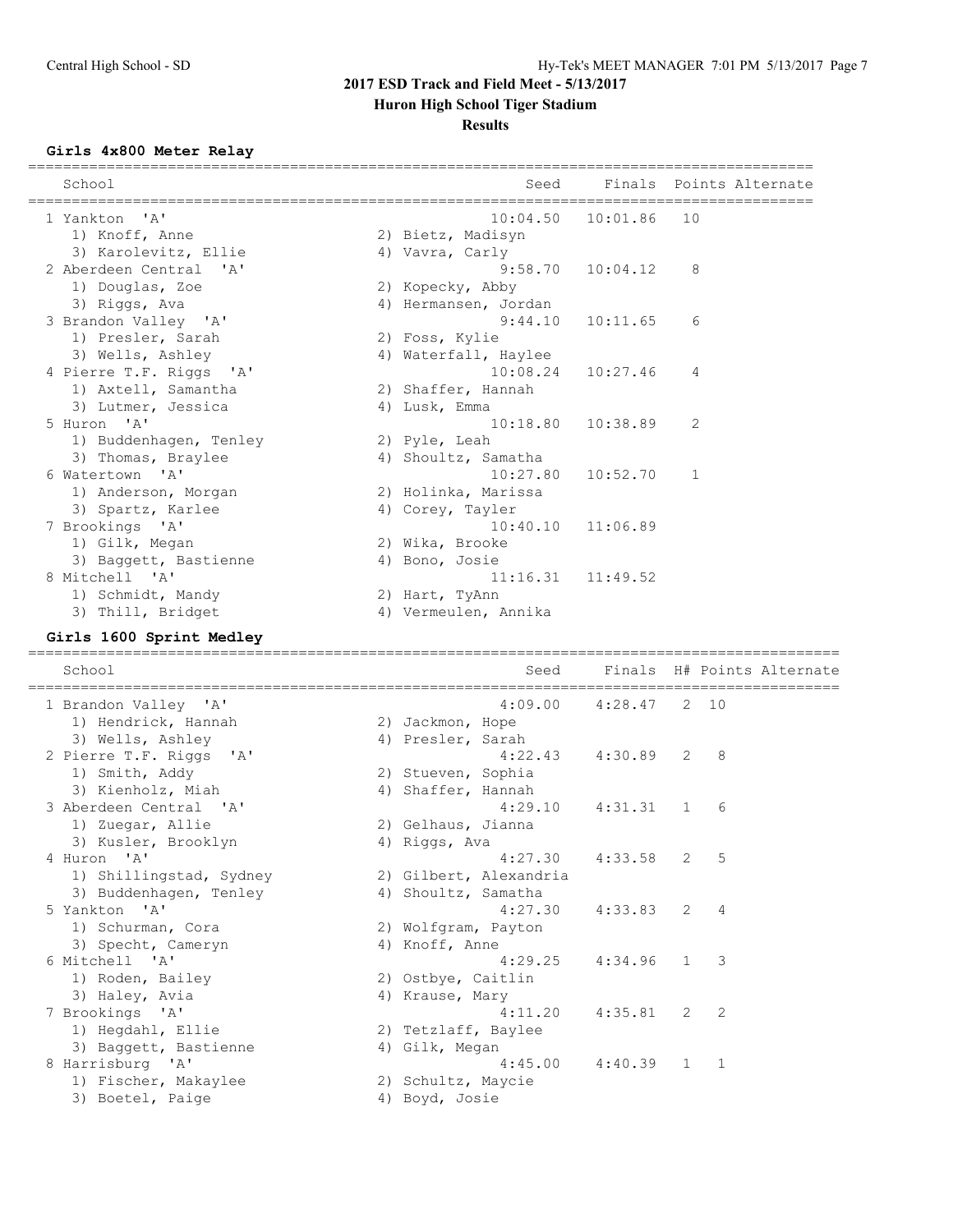## **Huron High School Tiger Stadium**

#### **Results**

## **....Girls 1600 Sprint Medley**

 9 Watertown 'A' 4:28.20 4:40.62 1 1) Derby, Mahlia 2) Lear, Ange-Laurette

3) Heller, Delaney (4) Anderson, Morgan

## **Girls High Jump**

|       | Name                                  | ======== | Year School                   | Seed                         | Finals                     |                | Points Alternate |
|-------|---------------------------------------|----------|-------------------------------|------------------------------|----------------------------|----------------|------------------|
|       | 1 Eisenbeisz, Addison                 |          | Pierre T.F. Riggs             | $5 - 05.00$                  | $5 - 07.00$                | 10             |                  |
|       | 2 Haring, Carly                       |          | Mitchell                      | $5 - 04.00$                  | $5 - 04.00$                | 8              |                  |
|       | 3 Falak, Alayna                       |          | Watertown                     | $5 - 02.00$                  | $J5 - 04.00$               | 6              |                  |
|       | 4 Thompson, Morgan                    |          | Brandon Valley                | $5 - 03.00$                  | $5 - 02.00$                | 4              |                  |
|       | 5 Tietz, Sophie                       |          | Watertown                     | $5 - 02.00$                  | $J5 - 02.00$               | $\mathbf{2}$   |                  |
|       | 6 Zanin, Joana                        |          | Pierre T.F. Riggs             | $5 - 00.00$                  | $5 - 00.00$                | $\mathbf{1}$   |                  |
|       | 7 Heiss, Emry                         |          | Pierre T.F. Riggs             | $5 - 00.00$                  | $4 - 10.00$                |                |                  |
|       | 7 Wuebben, Madison                    |          | Yankton                       | $4 - 11.00$                  | $4 - 10.00$                |                |                  |
|       | 7 Bochman, Kylie                      |          | Yankton                       | $5 - 00.00$                  | $4 - 10.00$                |                |                  |
|       | 10 Mounga, Melia                      |          | Aberdeen Central              | $4 - 09.00$                  | $4 - 08.00$                |                |                  |
|       | 10 Beltman, Teya                      |          | Brandon Valley                | $4 - 08.00$                  | $4 - 08.00$                |                |                  |
|       | 10 Peterson, Ray                      |          | Watertown                     | $4 - 10.00$                  | $4 - 08.00$                |                |                  |
|       | 13 Honnor, Brecli                     |          | Harrisburg                    | $4 - 08.00$                  | $4 - 06.00$                |                |                  |
|       | 13 Dejong, Abbie                      |          | Huron                         | $4 - 09.00$                  | $4 - 06.00$                |                |                  |
|       | 13 Tucker, Kylie                      |          | Brookings                     | $4 - 07.00$                  | $4 - 06.00$                |                |                  |
|       | 13 Diede, Madelynn                    |          | Aberdeen Central              | $4 - 07.00$                  | $4 - 06.00$                |                |                  |
|       | -- Graber, Trinity                    |          | Brandon Valley                | $4 - 07.00$                  | ΝH                         |                |                  |
|       | -- Albrecht, Tracy                    |          | Huron                         | $4 - 03.00$                  | ΝH                         |                |                  |
|       | -- Kusler, Brooklyn                   |          | Aberdeen Central              | $4 - 06.00$                  | ΝH                         |                |                  |
|       | -- McKee, Aubree                      |          | Harrisburg                    | $4 - 08.00$                  | ΝH                         |                |                  |
|       | -- Pietila, Gabby                     |          | Yankton                       | $4 - 07.00$                  | ΝH                         |                |                  |
|       |                                       |          |                               |                              |                            |                |                  |
|       |                                       |          |                               |                              |                            |                |                  |
|       | Girls Pole Vault                      |          |                               |                              |                            |                |                  |
|       | Name                                  |          | Year School                   | Seed                         | Finals                     |                | Points Alternate |
|       |                                       |          | Watertown                     | $11 - 04.00$                 | $11 - 03.00$               | 10             |                  |
|       | 1 Scott, Whitney                      |          |                               |                              |                            | 8              |                  |
|       | 2 Hendrick, Hannah                    |          | Brandon Valley                | $11 - 03.00$                 | $10 - 09.00$               | 6              |                  |
|       | 3 Bullard, Sophia                     |          | Pierre T.F. Riggs<br>Huron    | $10 - 09.00$                 | $J10-09.00$                | $\overline{4}$ |                  |
|       | 4 Katz, Shannon                       |          | Watertown                     | $10 - 03.00$                 | $10 - 03.00$               | $\overline{2}$ |                  |
|       | 5 Ahlers, Sydney                      |          |                               | $10 - 09.00$                 | $J10-03.00$                | $\mathbf{1}$   |                  |
|       | 6 Schiltz, Marya                      |          | Brandon Valley                | $10 - 03.00$<br>$10 - 03.00$ | $J10-03.00$<br>$9 - 09.00$ |                |                  |
|       | 7 Trainor, Isabelle                   |          | Harrisburg<br>Watertown       |                              |                            |                |                  |
|       | 8 Scott, Summer                       |          |                               | $10 - 09.00$<br>$9 - 03.00$  | $J9 - 09.00$               |                |                  |
|       | 8 Peltier, Sydney                     |          | Brandon Valley<br>Yankton     |                              | $J9 - 09.00$               |                |                  |
|       | 10 Guthmiller, Kaitlin                |          |                               | $9 - 09.00$                  | $9 - 03.00$                |                |                  |
|       | 10 Rozell, Reagan                     |          | Huron                         | $9 - 09.00$                  | $9 - 03.00$                |                |                  |
|       | 12 Moser, Mikah                       |          | Pierre T.F. Riggs             | $8 - 03.00$                  | $8 - 09.00$                |                |                  |
|       | 13 Schulte, Miranda                   |          | Yankton                       | $8 - 03.00$                  | $8 - 03.00$                |                |                  |
|       | 14 Weisbeck, Regan                    |          | Brookings                     | $7 - 09.00$                  | $7 - 09.00$                |                |                  |
|       | 14 Norton, McKenzie                   |          | Mitchell                      | $7 - 09.00$                  | $7 - 09.00$                |                |                  |
|       | 14 Johnson, Trinity                   |          | Yankton                       | $7 - 09.00$                  | $7 - 09.00$                |                |                  |
| $--$  | White, Meagan                         |          | Harrisburg                    | $9 - 03.00$                  | ΝH                         |                |                  |
| $- -$ | Ysbrand, Miranda<br>Schmierer, Hannah |          | Brookings<br>Aberdeen Central | $7 - 03.00$<br>$8 - 03.00$   | ΝH<br>ΝH                   |                |                  |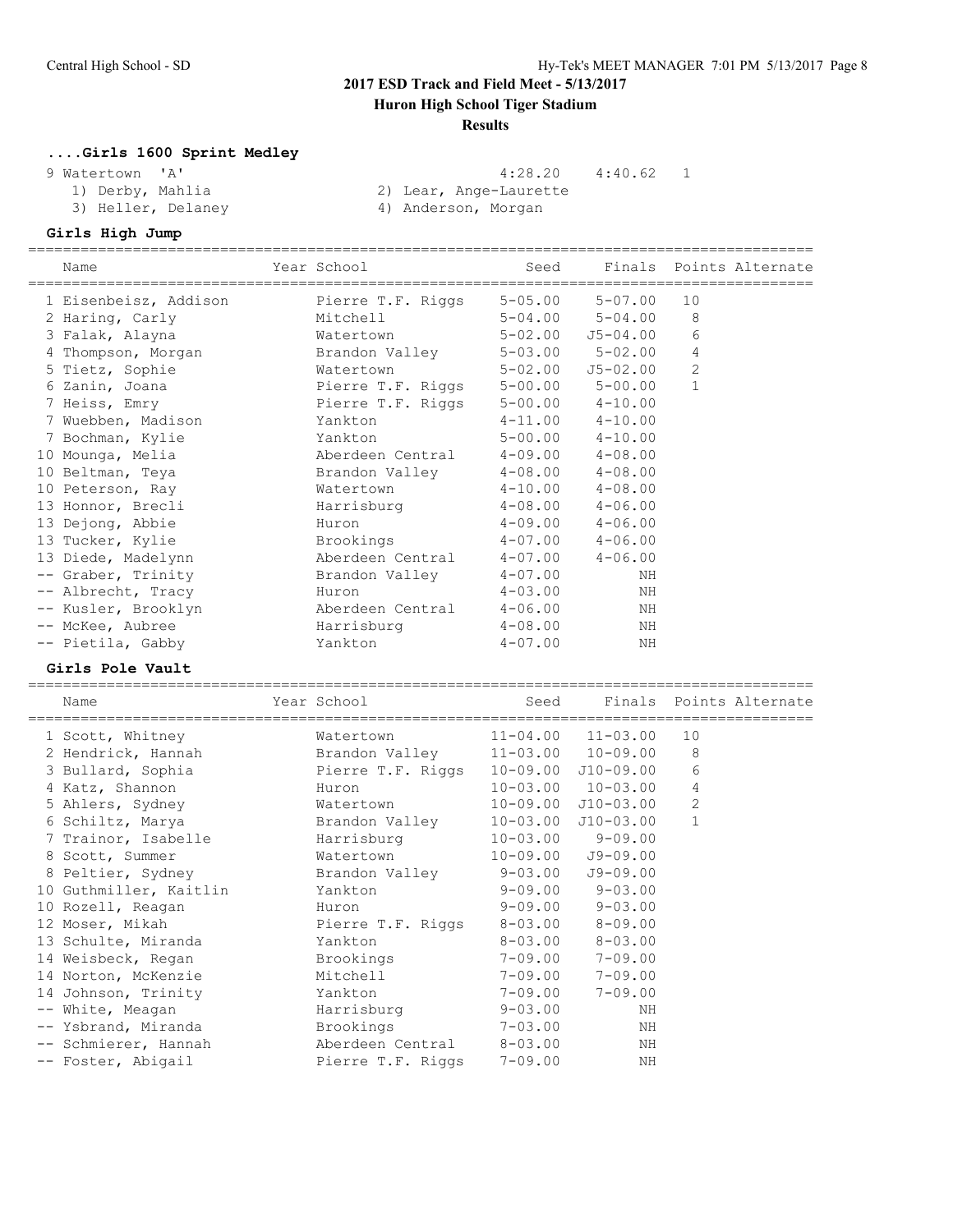## **Results**

## **Girls Long Jump**

| Name                     | Year School<br>______________________ | Seed         | Finals<br>============================= |              | Points Alternate |
|--------------------------|---------------------------------------|--------------|-----------------------------------------|--------------|------------------|
| 1 Boomsma, Jaiden        | Yankton                               | $17 - 05.50$ | $17 - 09.50$                            | 10           |                  |
| 2 Bisgard, Sophie        | Yankton                               | $16 - 11.75$ | $17 - 03.75$                            | 8            |                  |
| 3 Hale, Lindsey          | Yankton                               | $17 - 01.00$ | $16 - 10.25$                            | 6            |                  |
| 4 Falak, Alayna          | Watertown                             | $16 - 10.25$ | $16 - 09.75$                            | 4            |                  |
| 5 Law, Trinity           | Brandon Valley                        | $17 - 04.50$ | $16 - 09.50$                            | 2            |                  |
| 6 Grismer, Jenna         | Aberdeen Central                      | $16 - 05.75$ | $16 - 04.50$                            | $\mathbf{1}$ |                  |
| 7 Fischer, Makaylee      | Harrisburg                            | $15 - 08.50$ | $16 - 03.25$                            |              |                  |
| 8 Malsom, Brooke         | Aberdeen Central                      | $15 - 10.25$ | $15 - 10.75$                            |              |                  |
| 9 Eisenbeisz, Addison    | Pierre T.F. Riggs                     | $15 - 06.50$ | $15 - 10.00$                            |              |                  |
| 10 Rippentrop, Cassidy   | Harrisburg                            | $16 - 02.00$ | $15 - 08.25$                            |              |                  |
| 11 Zajicek, Elsie        | Brandon Valley                        | $15 - 11.00$ | $15 - 07.75$                            |              |                  |
| 12 Brunner, Rachel       | Watertown                             | $16 - 05.00$ | $15 - 06.75$                            |              |                  |
| 13 Hase, Adrianna        | Aberdeen Central                      | $15 - 08.25$ | $15 - 04.25$                            |              |                  |
| 13 Klinkhammer, Felicity | Brandon Valley                        | $16 - 00.50$ | $15 - 04.25$                            |              |                  |
| 15 Hardin, Emma          | Brookings                             | $15 - 07.50$ | $15 - 03.75$                            |              |                  |
| 16 Heiss, Emry           | Pierre T.F. Riggs                     | $15 - 10.50$ | $14 - 11.25$                            |              |                  |
| 17 Peterson, Ray         | Watertown                             | $15 - 06.00$ | $14 - 08.25$                            |              |                  |
| 18 Suhr, Katie           | Harrisburg                            | $15 - 09.00$ | $14 - 03.75$                            |              |                  |
| 19 Ullmann, Danielle     | Pierre T.F. Riggs                     | $15 - 03.00$ | $14 - 02.25$                            |              |                  |
| 20 Lichty, Jeclyn        | Huron                                 | $13 - 05.00$ | $14 - 02.00$                            |              |                  |
| 21 Siemonsma, Hannah     | Brookings                             | $14 - 05.75$ | $14 - 01.50$                            |              |                  |
| 22 Urena, Alexis         | Huron                                 | $14 - 01.00$ | $13 - 10.25$                            |              |                  |
| 23 Hildebrandt, Tristen  | Mitchell                              | $14 - 05.00$ | $13 - 08.75$                            |              |                  |
| 24 Phelps, Kelsey        | Brookings                             | $14 - 09.25$ | $13 - 05.00$                            |              |                  |
| 25 Sebert, Maggie        | Mitchell                              | $14 - 01.75$ | $13 - 04.25$                            |              |                  |
| 26 Krall, Maria          | Mitchell                              | $15 - 02.25$ | $12 - 07.75$                            |              |                  |
| 27 Albrecht, Tracy       | Huron                                 | $13 - 06.00$ | $12 - 06.25$                            |              |                  |
| Girls Triple Jump        |                                       |              |                                         |              |                  |
| Name                     | Year School                           | Seed         | Finals                                  |              | Points Alternate |
| 1 Bisgard, Sophie        | Yankton                               | $35 - 03.00$ | $36 - 04.25$                            | 10           |                  |
| 2 Thorpe, Tori           | Pierre T.F. Riggs                     | $34 - 11.00$ | $35 - 03.00$                            | 8            |                  |
| 3 Hale, Lindsey          | Yankton                               | $35 - 06.00$ | 34-05.00                                | 6            |                  |
| 4 Dierks, Josie          | Mitchell                              | $35 - 02.75$ | $33 - 11.25$                            | 4            |                  |
| 5 Bartels, Kailee        | Brookings                             | $32 - 01.00$ | $33 - 10.00$                            | 2            |                  |
| 6 Grismer, Jenna         | Aberdeen Central                      | $34 - 06.00$ | $33 - 09.00$                            | $\mathbf{1}$ |                  |
| 7 Law, Trinity           | Brandon Valley                        | $34 - 11.00$ | $33 - 08.50$                            |              |                  |
| 8 Zajicek, Elsie         | Brandon Valley                        | 34-07.00     | $33 - 04.50$                            |              |                  |
| 9 Rippentrop, Cassidy    | Harrisburg                            | $34 - 02.00$ | $33 - 03.75$                            |              |                  |
| 10 Miller, Clarissa      | Brookings                             | $34 - 04.00$ | 33-01.75                                |              |                  |
| 11 Hase, Adrianna        | Aberdeen Central                      | $32 - 10.25$ | $32 - 07.00$                            |              |                  |
| 12 Reinhardt, Jessica    | Yankton                               | $33 - 00.00$ | $32 - 03.25$                            |              |                  |
| 13 Peterson, Ray         | Watertown                             | $32 - 09.00$ | $32 - 02.00$                            |              |                  |
| 14 Lichty, Brianna       | Huron                                 | $32 - 05.00$ | 31-09.50                                |              |                  |
| 15 Krall, Maria          | Mitchell                              | $31 - 09.50$ | $31 - 00.75$                            |              |                  |
| 16 Ullmann, Danielle     | Pierre T.F. Riggs                     | 32-00.50     | 30-11.50                                |              |                  |
| 17 Klinkhammer, Felicity | Brandon Valley                        | $31 - 05.75$ | $30 - 10.00$                            |              |                  |
| 18 Roe, Jacey            | Watertown                             | $30 - 01.00$ | $30 - 05.25$                            |              |                  |
| 19 Gelhaus, Jianna       | Aberdeen Central                      | $31 - 00.50$ | $30 - 04.50$                            |              |                  |
| 20 Block, Mariah         | Watertown                             | $29 - 11.00$ | $29 - 00.50$                            |              |                  |
| 21 Goeller, Quincee      | Huron                                 | $29 - 10.00$ | $28 - 09.25$                            |              |                  |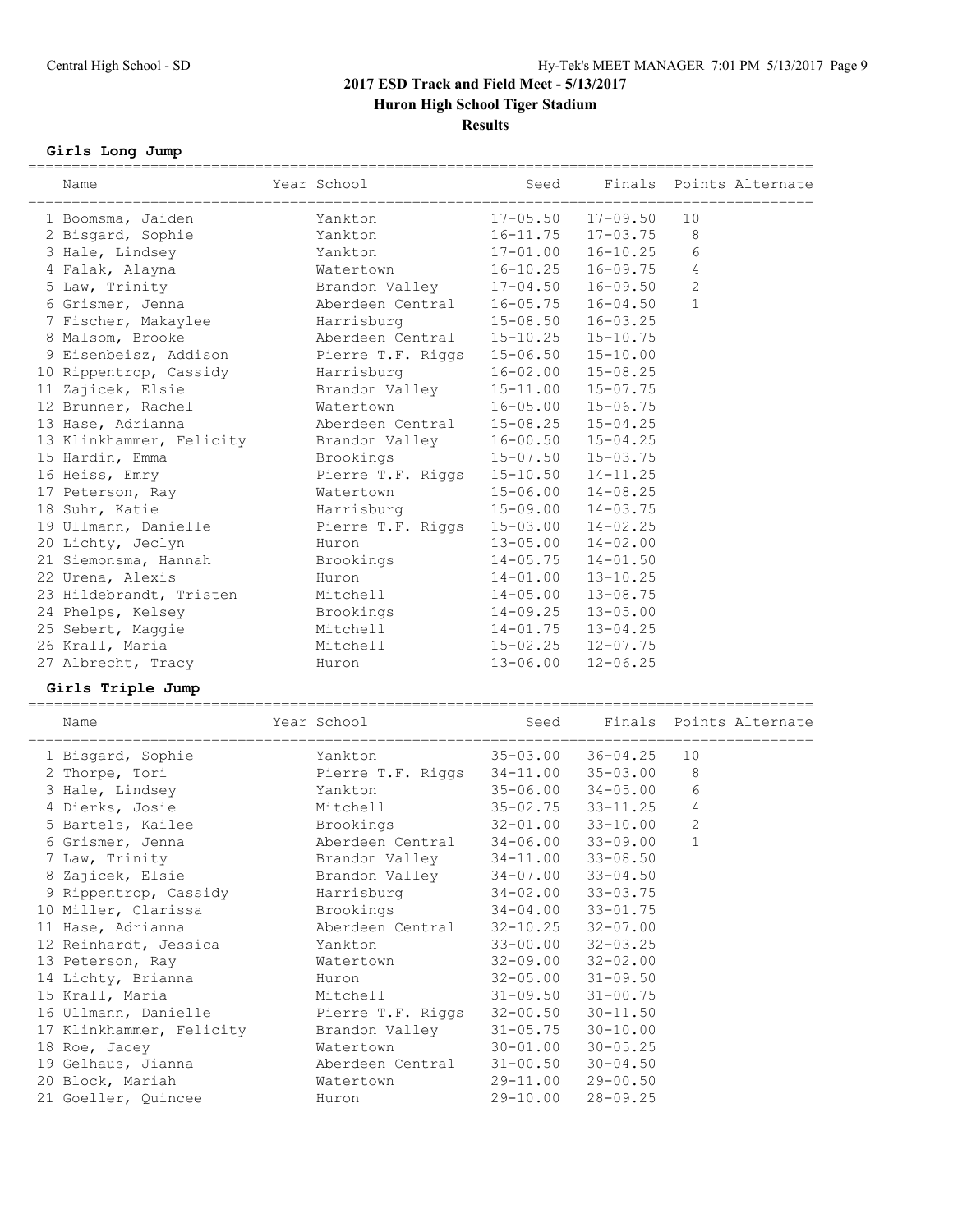## **....Girls Triple Jump**

| 22 Dejong, Abbie        | Huron             | $30 - 02.00$ | 28-08.25     |
|-------------------------|-------------------|--------------|--------------|
| 23 Hildebrandt, Tristen | Mitchell          | $29 - 08.00$ | $27 - 04.50$ |
| -- White, Meagan        | Harrisburg        | $29 - 10.00$ | ND           |
| -- Senger, Taryn        | Pierre T.F. Riggs | $31 - 07.00$ | ND           |
| -- Phelps, Kelsey       | Brookings         | $32 - 02.50$ | ND.          |

#### **Girls Shot Put**

| Name                               | Year School                         |                           | Seed Finals Points Alternate |                |  |
|------------------------------------|-------------------------------------|---------------------------|------------------------------|----------------|--|
| 1 Klamm, Libby                     | Brandon Valley                      |                           | $39 - 04.75$ $40 - 11.00$    | 10             |  |
| 2 Rath, Mackenzie                  | Pierre T.F. Riggs 37-08.75 38-02.50 |                           |                              | 8              |  |
| 3 Lindner, Ali                     | Harrisburg                          |                           | 38-02.75 37-09.50            | 6              |  |
| 4 Reinke, Maddie                   | Pierre T.F. Riggs                   |                           | $36 - 08.25$ $37 - 07.50$    | $\overline{4}$ |  |
| 5 Burckhard, Paiton                | Aberdeen Central                    |                           | $35 - 05.25$ $37 - 02.50$    | $\overline{2}$ |  |
| 6 Flores-Schulte, Amanda Brookings |                                     |                           | $36 - 04.00$ $36 - 08.25$    | $\mathbf{1}$   |  |
| 7 Papstein, Aurora                 | Yankton                             |                           | $35 - 05.00$ $36 - 07.00$    |                |  |
| 8 Witte, Madison                   | Huron                               |                           | $37 - 08.00$ $36 - 02.00$    |                |  |
| 9 Cornemann, Kami                  | Yankton                             |                           | $35 - 03.00$ $35 - 03.00$    |                |  |
| 10 Haase, Carson                   | Brandon Valley                      | $37 - 01.75$ $34 - 09.25$ |                              |                |  |
| 11 Mork, Haylee                    | Aberdeen Central                    | $34 - 00.50$ $34 - 08.50$ |                              |                |  |
| 12 Misiaszek, Tori                 | Mitchell                            | $33 - 08.00$ $33 - 05.50$ |                              |                |  |
| 13 Jurgens, Kallie                 | Watertown                           |                           | $34 - 08.00$ $32 - 07.50$    |                |  |
| 14 Moes, Jenica                    | Watertown                           |                           | $35 - 05.00$ $32 - 06.00$    |                |  |
| 15 Mounga, Melia                   | Aberdeen Central                    | $34 - 04.00$ $32 - 03.00$ |                              |                |  |
| 16 Harkin, Hailey                  | Harrisburg                          | $32 - 11.00$ $32 - 01.50$ |                              |                |  |
| 17 Behrens, Hannah                 | Brandon Valley                      |                           | $32 - 04.75$ $31 - 02.00$    |                |  |
| 18 Larson, Britta                  | Harrisburg                          | $31 - 00.00$ $30 - 10.50$ |                              |                |  |
| 18 Hofer, Brittani                 | Huron                               |                           | $31 - 03.00$ $30 - 10.50$    |                |  |
| 20 Schleicher, Ally                | Brookings                           |                           | $31 - 04.50$ $30 - 10.00$    |                |  |
| 21 Ryan, Chloe                     | Pierre T.F. Riggs                   |                           | $32 - 00.00$ $30 - 07.00$    |                |  |
| 22 Gauger, Mackenzie               | Mitchell                            |                           | $30 - 09.50$ $30 - 02.00$    |                |  |
| 23 Block, Heather                  | Watertown                           |                           | $32 - 10.00$ $29 - 11.50$    |                |  |
| 24 Gose, Bree                      | Huron                               | $28 - 09.00$ $29 - 10.50$ |                              |                |  |
| 25 Anderson, Ashley                | Brookings                           |                           | $30 - 00.00$ 29-07.50        |                |  |
| 26 Sprinkel, Courteney             | Mitchell                            | 27-00.00                  | $26 - 06.50$                 |                |  |
| -- Sayler, Josie                   | Yankton                             | $33 - 00.00$              | <b>ND</b>                    |                |  |

#### **Girls Discus Throw**

| Name                      | Year School       | Seed       |            |                | Finals Points Alternate |
|---------------------------|-------------------|------------|------------|----------------|-------------------------|
| 1 Haase, Carson           | Brandon Valley    | $112 - 01$ | $110 - 03$ | 10             |                         |
| 2 Mounga, Melia           | Aberdeen Central  | $114 - 08$ | 106-11     | 8              |                         |
| 3 Burckhard, Paiton       | Aberdeen Central  | $110 - 06$ | 106-09     | 6              |                         |
| 4 Misiaszek, Tori         | Mitchell          | 89-00      | $103 - 08$ | 4              |                         |
| 5 Jurgens, Kallie         | Watertown         | $106 - 04$ | $102 - 07$ | $\overline{2}$ |                         |
| 6 Moes, Jenica            | Watertown         | 103-07     | $102 - 01$ |                |                         |
| 7 Lindner, Ali            | Harrisburg        | $118 - 01$ | $97 - 08$  |                |                         |
| 8 Block, Heather          | Watertown         | $108 - 00$ | $94 - 01$  |                |                         |
| 9 Witte, Madison          | Huron             | $105 - 09$ | $92 - 10$  |                |                         |
| 10 Ryan, Chloe            | Pierre T.F. Riggs | $94 - 11$  | $92 - 06$  |                |                         |
| 11 Flores-Schulte, Amanda | Brookings         | $117 - 02$ | $91 - 10$  |                |                         |
| 12 Munsen, Brooklyn       | Aberdeen Central  | $99 - 10$  | $88 - 11$  |                |                         |
| 13 Miller, Elizabeth      | Harrisburg        | $103 - 00$ | $88 - 07$  |                |                         |
|                           |                   |            |            |                |                         |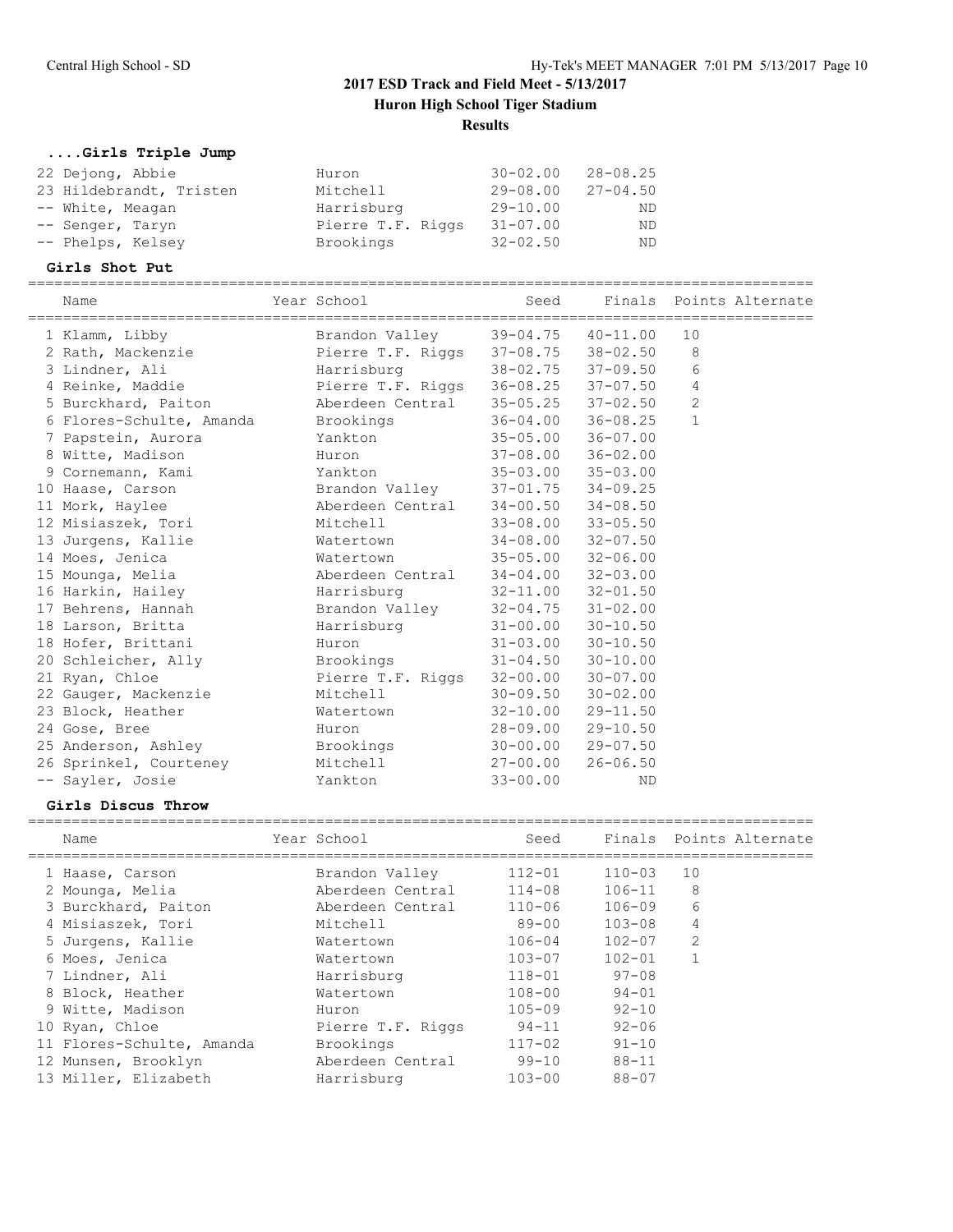#### **....Girls Discus Throw**

| 14 Papstein, Aurora    | Yankton           | $104 - 05$ | $87 - 09$ |
|------------------------|-------------------|------------|-----------|
| 15 Fedders, Sadie      | Yankton           | $105 - 04$ | $87 - 02$ |
| 16 Rath, Mackenzie     | Pierre T.F. Riggs | $123 - 07$ | $86 - 10$ |
| 17 Hofer, Brittani     | Huron             | $85 - 09$  | $85 - 11$ |
| 18 Holmes, Ellie       | Brandon Valley    | $99 - 10$  | $83 - 05$ |
| 19 Sprinkel, Courteney | Mitchell          | $87 - 08$  | $82 - 11$ |
| 20 Hall, Miranda       | Harrisburg        | $101 - 00$ | $81 - 05$ |
| 21 Jorgensen, Sage     | Mitchell          | $82 - 08$  | $78 - 02$ |
| 22 Trout, Sydney       | Brandon Valley    | $95 - 04$  | $76 - 03$ |
| 23 Schleicher, Ally    | Brookings         | $91 - 08$  | $72 - 07$ |
| 24 Buntrock, Jessica   | Pierre T.F. Riggs | $92 - 00$  | 66-07     |
| -- Sayler, Josie       | Yankton           | $100 - 09$ | ND        |
| -- Anderson, Ashley    | Brookings         | $109 - 03$ | <b>ND</b> |

#### **Boys 100 Meter Dash**

|        | Name                                                                                  | Year School – Andrew Monte (1986)               |       |            | Seed Prelims H# Alternate         |
|--------|---------------------------------------------------------------------------------------|-------------------------------------------------|-------|------------|-----------------------------------|
|        | Preliminaries                                                                         |                                                 |       |            |                                   |
|        | 1 Anderson, Jack                                                                      | Harrisburg 10.90                                |       | 10.830 2   |                                   |
|        | 2 Schulte, Brent 6 6 Matertown 10.80                                                  |                                                 |       | 10.970 1   |                                   |
|        | 3 DeJong, Adam                                                                        | Watertown                                       | 10.90 | 11.030 3   |                                   |
|        |                                                                                       |                                                 | 10.80 | $10.89q$ 2 |                                   |
|        | 4 Neugebauer, Spencer Mitchell 10.80<br>5 Barr, Preston 11.20<br>5 Barr, Preston 2010 |                                                 |       | 11.13q 1   |                                   |
|        | 6 Korkow, Cole                                                                        | Huron                                           | 10.90 | $11.15q$ 3 |                                   |
|        | 7 Tschetter, Bryce Matertown                                                          |                                                 | 11.50 | $11.31q$ 2 |                                   |
|        | 7 Fitch, Eric                                                                         | Yankton                                         | 11.10 | $11.31q$ 1 |                                   |
|        | 9 Edwards, Sam Mitchell                                                               |                                                 | 11.60 | $11.41$ 1  |                                   |
|        | 10 Nemec, Joey 6 2011 Brandon Valley 11.60                                            |                                                 |       | $11.59$ 3  |                                   |
|        | 11 Stoebner, Dillon and Aberdeen Central 11.80                                        |                                                 |       | $11.66$ 3  |                                   |
|        | 12 Weber, Chris                                                                       | Aberdeen Central 11.70                          |       | $11.72$ 2  |                                   |
|        | 13 Miller, Noah                                                                       |                                                 |       | 11.78      | $\mathbf{3}$                      |
|        | 13 Rolfson, Mason                                                                     | Pierre T.F. Riggs 12.15<br>Brandon Valley 11.80 |       | 11.78      | $\mathbf{1}$                      |
|        | 15 Warren, Owen                                                                       | Yankton                                         | 12.10 | 11.82      | 3                                 |
|        | 16 Antrobus, Hunter Mankton                                                           |                                                 | 11.50 | 11.84      | 2                                 |
|        | 16 Wilber, Jay                                                                        | Brookings 11.90                                 |       | $11.84$ 1  |                                   |
|        | 18 Gillespie, Kevin         Brandon Valley         11.60                              |                                                 |       | 11.90      | 2                                 |
|        | 19 Jessop, Jaden                                                                      | Pierre T.F. Riggs 11.99                         |       | $11.91$ 1  |                                   |
|        | 20 Eidem, Carter Brookings                                                            |                                                 | 11.80 | $12.18$ 3  |                                   |
|        | 20 Adams, Samuel                                                                      | Pierre T.F. Riggs 12.01                         |       | 12.18 2    |                                   |
|        | 22 Oetken, Isaac                                                                      | Brookings                                       | 12.40 | $12.34$ 2  |                                   |
|        | 23 Hegg, Landon                                                                       | Huron                                           | 12.80 | $12.41$ 1  |                                   |
|        | 24 Cournoyer, Dimitri Mitchell                                                        |                                                 | 12.10 | 12.48      | 3                                 |
|        | Boys 100 Meter Dash                                                                   |                                                 |       |            |                                   |
|        | Name                                                                                  | Year School                                     |       |            | Prelims - Finals Points Alternate |
| Finals |                                                                                       |                                                 |       |            |                                   |
|        | 1 Anderson, Jack                                                                      | Harrisburg                                      | 10.83 | 10.75      | 10                                |
|        | 2 Neugebauer, Spencer                                                                 | Mitchell                                        | 10.89 | 10.90      | 8                                 |

 3 DeJong, Adam Watertown 11.03 10.97 6 4 Schulte, Brent Watertown 10.97 11.11 4 5 Barr, Preston Aberdeen Central 11.13 11.18 2 6 Korkow, Cole Huron 11.15 11.19 1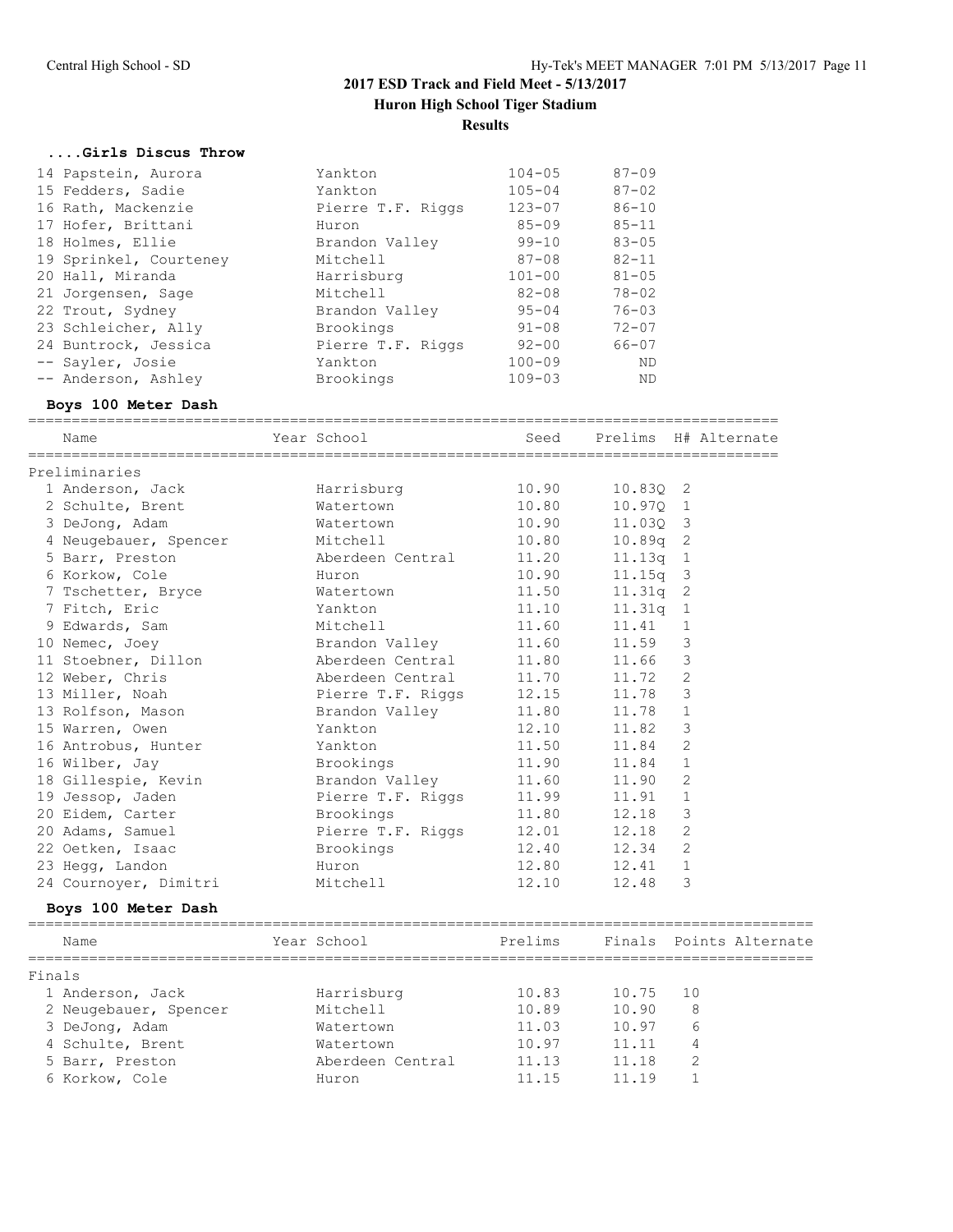**Results**

**....Boys 100 Meter Dash**

| 7 Tschetter, Bryce | Watertown | 11.31 | 11.28 |
|--------------------|-----------|-------|-------|
| 8 Fitch, Eric      | Yankton   | 11.31 | 11.43 |

## **Boys 200 Meter Dash**

| Name                                 | ======<br>Year School      | Seed           |                 |                |                | =========<br>Finals H# Points Alternate |
|--------------------------------------|----------------------------|----------------|-----------------|----------------|----------------|-----------------------------------------|
| 1 Petersen, Braiden                  | Brandon Valley             | 22.20          | 22.88           | 4              | 10             |                                         |
| 2 Neugebauer, Spencer                | Mitchell                   | 22.22          | 22.89           | 4              | 8              |                                         |
| 3 Reindl, Trey                       | Brandon Valley             | 22.30          | 23.22           | 4              | 6              |                                         |
| 4 Anderson, Jack                     | Harrisburg                 | 22.30          | 23.45           | 4              | 4              |                                         |
| 5 Kolbeck, Wilson                    | Brandon Valley             | 23.00          | 23.74           | 4              | $\overline{2}$ |                                         |
| 6 Tschetter, Bryce                   | Watertown                  | 23.40          | 24.01           | 4              | $\mathbf{1}$   |                                         |
| 7 Fitch, Eric                        | Yankton                    | 23.60          | 24.09           | 4              |                |                                         |
| 8 Morris, Mason                      | Watertown                  | 23.90          | 24.79           | 4              |                |                                         |
| 9 Schnaidt, Jordan                   | Aberdeen Central           | 24.50          | 25.00           | 3              |                |                                         |
| 10 Warren, Owen                      | Yankton                    | 24.90          | 25.24           | 2              |                |                                         |
| 11 Vlasman, Aaron                    | Watertown                  | 24.00          | 25.34           | 3              |                |                                         |
| 12 Antrobus, Hunter                  | Yankton                    | 24.70          | 25.51           | 3              |                |                                         |
| 13 Lundquist, Landon                 | Aberdeen Central           | 24.30          | 25.53           | $\mathbf{3}$   |                |                                         |
| 14 Miller, Noah                      | Pierre T.F. Riggs          | 25.18          | 25.58           | $\sqrt{2}$     |                |                                         |
| 15 Weber, Chris                      | Aberdeen Central           | 24.20          | 25.71           | 3              |                |                                         |
| 16 Hill, Alex                        | Huron                      | 24.70          | 25.73           | 3              |                |                                         |
| 17 Eidem, Carter                     | Brookings                  | 25.30          | 25.90           | $\mathbf{1}$   |                |                                         |
| 18 Edwards, Sam                      | Mitchell                   | 25.07          | 25.95           | 2              |                |                                         |
| 19 Campbell, Will                    | Mitchell                   | 25.11          | 25.96           | 2              |                |                                         |
| 20 Carr, Cobey                       | Pierre T.F. Riggs          | 25.31          | 26.28           | $\mathbf{1}$   |                |                                         |
| 21 Oetken, Isaac                     | Brookings                  | 25.10          | 26.78           | 2              |                |                                         |
| 22 Wilber, Jay                       | Brookings                  | 26.00          | $26.92 \quad 1$ |                |                |                                         |
| 23 Deide, Dawson                     | Huron                      | 26.70          | 27.32           | 1              |                |                                         |
| 24 Hegg, Hayden                      | Huron                      | 25.60          | 28.52           | 1              |                |                                         |
| Boys 400 Meter Dash                  |                            |                |                 |                |                |                                         |
| Name                                 | Year School                | Seed           |                 |                |                | Finals H# Points Alternate              |
| 1 Petersen, Braiden                  | Brandon Valley             | 51.10          | 51.62           | 3              | 10             |                                         |
| 2 DeJong, Adam                       | Watertown                  | 51.20          | 52.68           | $\mathcal{E}$  | 8              |                                         |
| 3 Becker, Frank                      | Pierre T.F. Riggs          | 53.96          | 53.12           | $\mathcal{S}$  | 6              |                                         |
| 4 Martens, Seth                      | Aberdeen Central           | 53.00          | 53.90 3         |                | 4              |                                         |
| 5 Weber, Reece                       | Brookings                  | 52.40          | 54.26 3         |                | 2              |                                         |
| 6 Cain, Elliot                       | Harrisburq                 | 54.20          | 55.53           | 3              | $\mathbf{1}$   |                                         |
| 7 Max, Carson                        | Mitchell                   | 55.31          | 55.58           | 2              |                |                                         |
| 8 Baker, Brock                       | Aberdeen Central           | 56.60          | 56.38           | 2              |                |                                         |
| 9 Maag, Matt                         | Aberdeen Central           | 56.00          | 56.93           | $\overline{c}$ |                |                                         |
| 10 Vlasman, Aaron                    | Watertown                  | 54.20          | 56.98 3         |                |                |                                         |
| 11 Bruggeman, Cade                   | Harrisburg                 | 55.90          | 57.07           | 2              |                |                                         |
| 12 Cournoyer, Dimitri                | Mitchell                   | 57.59          | 57.43           | 2              |                |                                         |
| 13 Dowling, Justin                   | Pierre T.F. Riggs          | 57.95          | 57.77           | 1              |                |                                         |
|                                      |                            | 59.50          |                 |                |                |                                         |
| 14 Frick, Austin<br>15 Rumrill, Evan | Yankton                    |                | 58.26           | 1              |                |                                         |
|                                      | Pierre T.F. Riggs          | 57.28          | 58.47<br>59.15  | 2              |                |                                         |
| 16 Sylliaasen, Cole                  | Brandon Valley             | 58.10<br>56.50 |                 | 1              |                |                                         |
| 17 Harris, Max                       | Brandon Valley<br>Mitchell | 59.99          | 59.97           | 2              |                |                                         |
| 18 Campbell, Will                    |                            | 1:00.30        | 1:00.30         | 1<br>1         |                |                                         |
| 19 Petersen, Jaden                   | Brookings                  |                | 1:00.60         |                |                |                                         |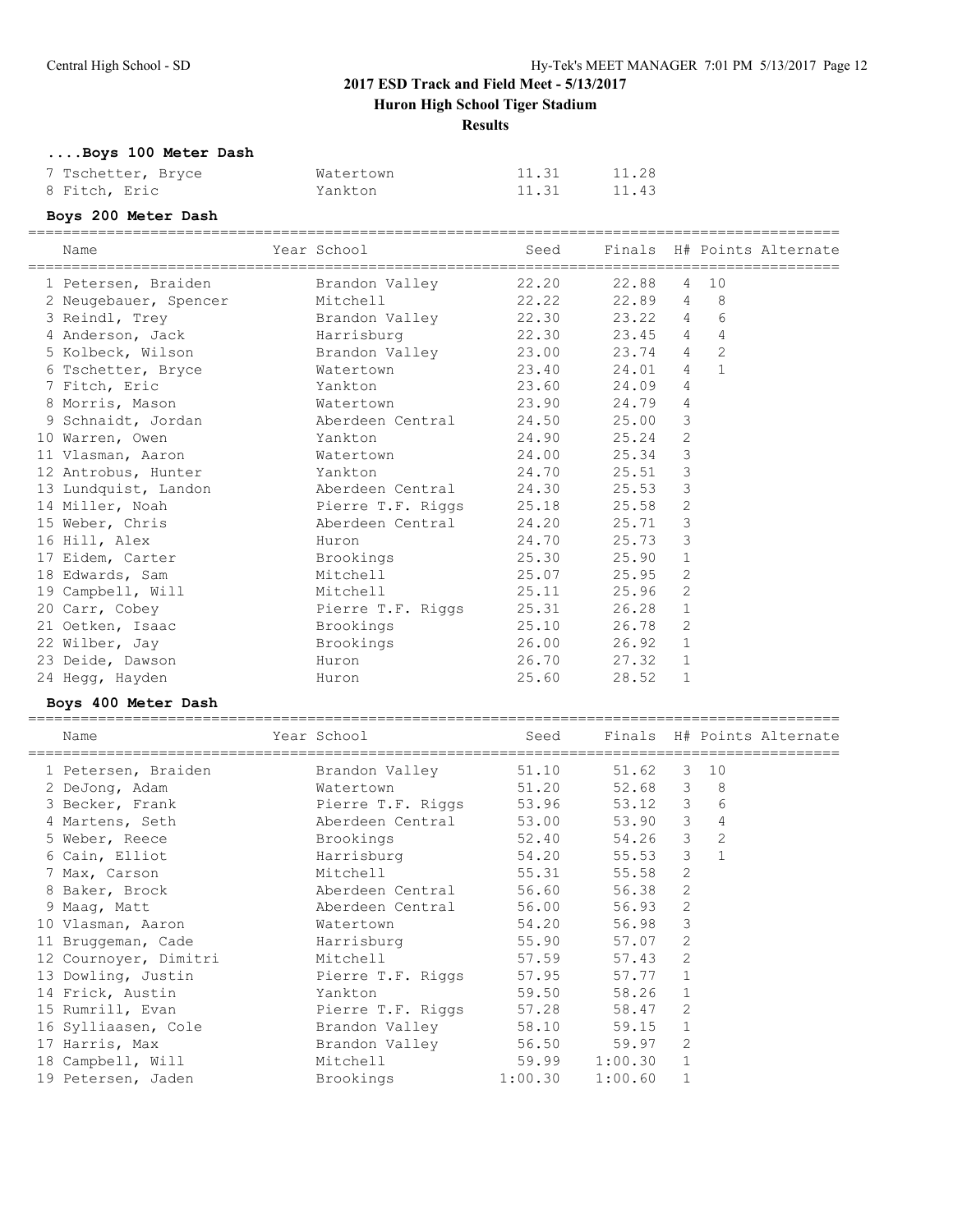**Huron High School Tiger Stadium**

**Results**

**....Boys 400 Meter Dash**

| 20 Cabra, Matteo     | Brookings | 58.40 1:01.85 1 |  |
|----------------------|-----------|-----------------|--|
| 21 Fryberger, Cooper | Huron     | 59.00 1:03.65 1 |  |

## **Boys 800 Meter Run**

| Name                    | Year School       | Seed                |                         |                       |                | Finals H# Points Alternate |
|-------------------------|-------------------|---------------------|-------------------------|-----------------------|----------------|----------------------------|
| 1 Hanna, Jakob          | Brandon Valley    | 1:57.30             | 2:03.46                 | 2                     | 10             |                            |
| 2 Johnson, Wil          | Harrisburg        | 2:02.00             | 2:06.09                 | $\mathbf{2}^{\prime}$ | 8              |                            |
| 3 Uher, Jarod           | Mitchell          | 2:06.49             | 2:06.50 2               |                       | 6              |                            |
| 4 Wilde, Max            | Brandon Valley    | $2:07.70$ $2:08.59$ |                         | 2                     | 4              |                            |
| 5 Lusk, Caleb           | Pierre T.F. Riggs | 2:07.39             | 2:08.66                 | $2^{\circ}$           | $\overline{2}$ |                            |
| 6 Conrad, Isaac         | Brookings         | 2:08.40             | 2:09.12                 | 2                     | $\mathbf{1}$   |                            |
| 7 Schlosser-Bina, Avery | Aberdeen Central  | 2:10.40             | 2:09.43                 | $\overline{2}$        |                |                            |
| 8 Mashlan, Carson       | Brandon Valley    | 2:12.50             | 2:13.47                 | $\mathbf{1}$          |                |                            |
| 9 Bollinger, Dillon     | Watertown         | 2:11.00             | 2:15.52                 | $\mathbf{1}$          |                |                            |
| 10 Rumsey, Cole         | Yankton           | 2:18.20             | 2:15.64                 | $\mathbf{1}$          |                |                            |
| 11 Siemonsma, Derick    | Huron             | 2:17.80             | 2:16.27                 | 1                     |                |                            |
| 12 Mutchelknaus, Dmitri | Pierre T.F. Riggs | 2:09.16             | 2:16.55                 | 2                     |                |                            |
| 13 Burris, Austin       | Aberdeen Central  | 2:17.80             | 2:17.45                 | $\mathbf{1}$          |                |                            |
| 14 Wipf, Nick           | Harrisburg        | 2:07.00             | 2:18.40                 | 2                     |                |                            |
| 15 Olson, Ben           | Harrisburg        | 2:09.40             | 2:22.39                 | $\overline{2}$        |                |                            |
| 16 Eichacker, Ryan      | Yankton           | 2:18.00             | 2:23.71                 | $\mathbf{1}$          |                |                            |
| 17 Wilson-Reihe, Garet  | Watertown         | 2:10.00             | 2:23.88                 | 2                     |                |                            |
| 18 Anderson, Noah       | Yankton           | 2:24.90             | 2:24.08                 | $\mathbf{1}$          |                |                            |
| 19 Fransen, Jared       | Watertown         | 2:19.00             | 2:24.87                 | 1                     |                |                            |
| 20 Pedersen, Casey      | Brookings         | 2:29.80             | 2:25.18                 | 1                     |                |                            |
| 21 Bruns, Mason         | Mitchell          | 2:22.43             | 2:26.69                 | $\mathbf{1}$          |                |                            |
| 22 Ali, Abdullahi       | Huron             | 2:22.60             | 2:26.75                 | $\mathbf{1}$          |                |                            |
|                         | Mitchell          |                     |                         | $\mathbf{1}$          |                |                            |
| 23 Mauer, Jared         |                   | 2:23.15             | 2:26.85                 |                       |                |                            |
| Boys 1600 Meter Run     |                   |                     |                         |                       |                |                            |
| Name                    | Year School       | Seed                | Finals Points Alternate |                       |                |                            |
| 1 Hanna, Jakob          | Brandon Valley    | 4:21.70             | 4:43.13                 | 10                    |                |                            |
| 2 Auch, Alexander       | Harrisburg        | 4:34.80             | 4:44.88                 |                       | 8              |                            |
| 3 Ryan, Aaron           | Aberdeen Central  | $4:34.80$ $4:47.20$ |                         |                       | 6              |                            |
| 4 Harrison, Jackson     | Aberdeen Central  | $4:43.60$ $4:49.34$ |                         |                       | 4              |                            |
| 5 Wilde, Max            | Brandon Valley    | $4:38.30$ $4:51.76$ |                         |                       | $\overline{c}$ |                            |
| 6 Lusk, Caleb           | Pierre T.F. Riggs | 4:40.81             | 4:53.14                 |                       | $\mathbf{1}$   |                            |
| 7 Kavanaugh, Oscar      | Brookings         | 4:41.80             | 4:58.47                 |                       |                |                            |
| 8 Jarding, Jacob        | Mitchell          | 4:49.11             | 5:01.52                 |                       |                |                            |
| 9 Ramirez, Alejandro    | Pierre T.F. Riggs | 4:56.67             | 5:04.55                 |                       |                |                            |
| 10 Opdahl, Greq         | Brookings         | 4:47.70             | 5:04.80                 |                       |                |                            |
| 11 Vincent, Kelton      | Mitchell          | 5:02.68             | 5:08.24                 |                       |                |                            |
| 12 Wipf, Nick           | Harrisburg        | 4:55.20             | 5:09.13                 |                       |                |                            |
| 13 Ramirez, Vicente     | Pierre T.F. Riggs | 4:57.12             | 5:10.30                 |                       |                |                            |
| 14 Cap, Justin          | Yankton           | 4:56.10             | 5:12.01                 |                       |                |                            |
| 15 Jacobs, Luke         | Aberdeen Central  | 5:02.20             | 5:12.81                 |                       |                |                            |
|                         | Brandon Valley    | 5:07.70             | 5:14.18                 |                       |                |                            |
| 16 Powell, Joshua       |                   |                     |                         |                       |                |                            |

17 Spader, Michael Harrisburg 5:05.00 5:14.82 18 Bollinger, Brady Watertown 5:02.00 5:16.23 19 Rumsey, Cole Yankton 5:01.20 5:17.77 20 Fransen, Jared Watertown 5:04.00 5:18.14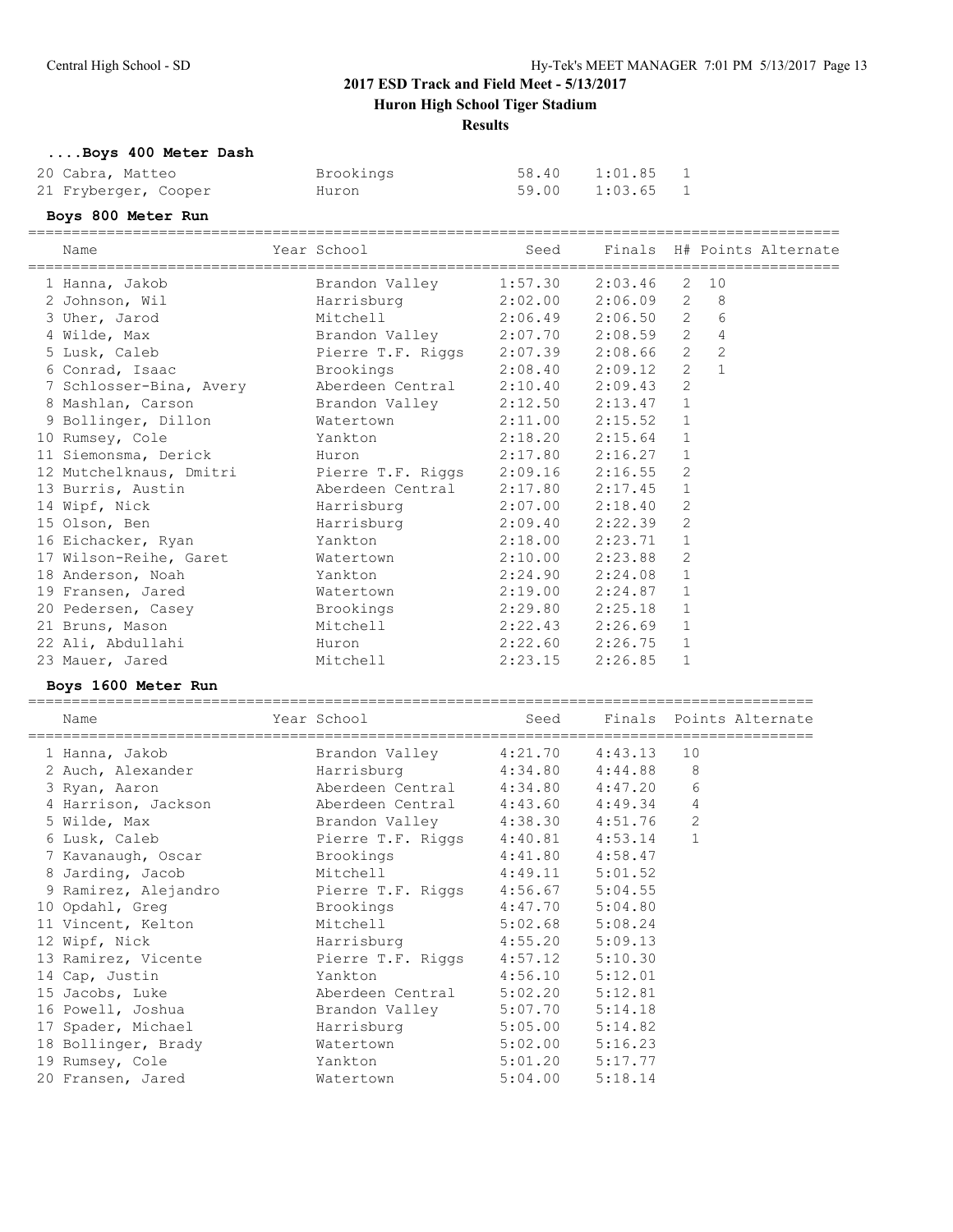## **....Boys 1600 Meter Run**

| 21 Welker, Mason        | Yankton   | 5:07.30 | 5:18.36 |
|-------------------------|-----------|---------|---------|
| 22 Wilson-Reihe, Garet  | Watertown | 5:05.00 | 5:23.33 |
| 23 Quispe-Laura, Edsson | Huron     | 5:19.90 | 5:25.07 |
| 24 Pedersen, Casey      | Brookings | 5:22.00 | 5:28.77 |
| 25 Duley, Russell       | Mitchell  | 5:33.33 | 5:56.99 |

## **Boys 3200 Meter Run**

| Name                | Year School                        |                       | Seed Finals Points Alternate |                |  |
|---------------------|------------------------------------|-----------------------|------------------------------|----------------|--|
| 1 Hanna, Jakob      | Brandon Valley 9:30.20 10:27.39    |                       |                              | 10             |  |
| 2 Auch, Alexander   | Harrisburg 9:48.50 10:31.49        |                       |                              | 8              |  |
| 3 Harrison, Jackson | Aberdeen Central 10:07.75 10:39.50 |                       |                              | 6              |  |
| 4 Ryan, Aaron       | Aberdeen Central 9:59.70 10:39.63  |                       |                              | 4              |  |
| 5 Wang, Charlie     | Brookings                          |                       | $10:28.10$ $10:46.50$        | $\overline{c}$ |  |
| 6 Cheever, Eli      | Brandon Valley                     |                       | $10:29.30$ $10:59.73$        | $\mathbf{1}$   |  |
| 7 Wilde, Max        | Brandon Valley                     | $10:14.20$ $11:05.16$ |                              |                |  |
| 8 Ptak, Ryan        | Harrisburg                         | 10:38.00 11:06.14     |                              |                |  |
| 9 Anuq, Soe         | Aberdeen Central 10:56.43 11:22.69 |                       |                              |                |  |
| 10 Turman, Lincoln  | Pierre T.F. Riggs                  | $11:19.93$ $11:32.19$ |                              |                |  |
| 11 Jaquith, Brady   | Yankton                            | $11:16.00$ $11:58.31$ |                              |                |  |
| 12 Spader, Michael  | Harrisburg                         | $10:49.00$ $11:58.39$ |                              |                |  |
| 13 Rudnik, Nick     | Brookings                          | $10:59.80$ $12:13.75$ |                              |                |  |
| 14 Cap, Justin      | Yankton                            | $11:01.00$ $12:17.51$ |                              |                |  |
| 15 Welker, Mason    | Yankton                            | $11:07.10$ $12:19.33$ |                              |                |  |
| 16 Sterns, Marshall | Brookings                          | 11:39.90 12:40.94     |                              |                |  |
| 17 Tulowetzke, Eric | Watertown                          | $12:40.00$ $13:01.02$ |                              |                |  |

## **Boys 110 Meter Hurdles**

| Name |                                                                                                                                                                                                                                                                |              |                                                                                 |       |                                                                                                                                                                                                                                                                                                                  |                                                                                                                                                                                                                                  |
|------|----------------------------------------------------------------------------------------------------------------------------------------------------------------------------------------------------------------------------------------------------------------|--------------|---------------------------------------------------------------------------------|-------|------------------------------------------------------------------------------------------------------------------------------------------------------------------------------------------------------------------------------------------------------------------------------------------------------------------|----------------------------------------------------------------------------------------------------------------------------------------------------------------------------------------------------------------------------------|
|      |                                                                                                                                                                                                                                                                |              |                                                                                 |       |                                                                                                                                                                                                                                                                                                                  |                                                                                                                                                                                                                                  |
|      |                                                                                                                                                                                                                                                                |              |                                                                                 |       |                                                                                                                                                                                                                                                                                                                  |                                                                                                                                                                                                                                  |
|      |                                                                                                                                                                                                                                                                |              |                                                                                 |       |                                                                                                                                                                                                                                                                                                                  |                                                                                                                                                                                                                                  |
|      |                                                                                                                                                                                                                                                                | Watertown    |                                                                                 |       |                                                                                                                                                                                                                                                                                                                  |                                                                                                                                                                                                                                  |
|      |                                                                                                                                                                                                                                                                | Yankton      |                                                                                 |       |                                                                                                                                                                                                                                                                                                                  |                                                                                                                                                                                                                                  |
|      |                                                                                                                                                                                                                                                                |              |                                                                                 |       |                                                                                                                                                                                                                                                                                                                  |                                                                                                                                                                                                                                  |
|      |                                                                                                                                                                                                                                                                |              |                                                                                 |       |                                                                                                                                                                                                                                                                                                                  |                                                                                                                                                                                                                                  |
|      |                                                                                                                                                                                                                                                                |              |                                                                                 |       |                                                                                                                                                                                                                                                                                                                  |                                                                                                                                                                                                                                  |
|      |                                                                                                                                                                                                                                                                |              |                                                                                 |       |                                                                                                                                                                                                                                                                                                                  |                                                                                                                                                                                                                                  |
|      |                                                                                                                                                                                                                                                                |              |                                                                                 |       | 2                                                                                                                                                                                                                                                                                                                |                                                                                                                                                                                                                                  |
|      |                                                                                                                                                                                                                                                                |              |                                                                                 |       | 3                                                                                                                                                                                                                                                                                                                |                                                                                                                                                                                                                                  |
|      |                                                                                                                                                                                                                                                                |              |                                                                                 |       | 3                                                                                                                                                                                                                                                                                                                |                                                                                                                                                                                                                                  |
|      |                                                                                                                                                                                                                                                                |              |                                                                                 |       | 3                                                                                                                                                                                                                                                                                                                |                                                                                                                                                                                                                                  |
|      |                                                                                                                                                                                                                                                                |              |                                                                                 |       | 1                                                                                                                                                                                                                                                                                                                |                                                                                                                                                                                                                                  |
|      |                                                                                                                                                                                                                                                                | Huron        |                                                                                 |       | 2                                                                                                                                                                                                                                                                                                                |                                                                                                                                                                                                                                  |
|      |                                                                                                                                                                                                                                                                |              |                                                                                 |       | $\mathfrak{D}$                                                                                                                                                                                                                                                                                                   |                                                                                                                                                                                                                                  |
|      |                                                                                                                                                                                                                                                                |              |                                                                                 |       | 1                                                                                                                                                                                                                                                                                                                |                                                                                                                                                                                                                                  |
|      |                                                                                                                                                                                                                                                                | Yankton      |                                                                                 |       | 2                                                                                                                                                                                                                                                                                                                |                                                                                                                                                                                                                                  |
|      |                                                                                                                                                                                                                                                                | Mitchell     |                                                                                 | 19.86 | $\mathbf{1}$                                                                                                                                                                                                                                                                                                     |                                                                                                                                                                                                                                  |
|      | Preliminaries<br>2 Kolbeck, Wilson<br>3 Lear, Pierre<br>4 Wermers, Ray<br>7 Timmer, Peyton<br>11 Kitchens, Isaac<br>12 Berg, Alec<br>13 Eichacker, Nathan<br>14 White, Hayden<br>15 Larson, Tate<br>16 O'Connor, Nick<br>17 O'Hara, Tate<br>18 Johnson, Jordon | 8 White, Jon | ===============================<br>Mitchell<br>Yankton<br>Mitchell<br>Watertown |       | 1 Donahoe, Josh           Brandon Valley         14.60<br>Brandon Valley 15.10<br>14.85<br>15.80<br>5 House, James 6 (1992) Brandon Valley 16.30<br>Harrisburg 18.30<br>Harrisburg 18.40<br>9 Krouse, Matthew Harrisburg 18.60<br>18.59<br>Watertown 18.15<br>18.80<br>17.90<br>18.30<br>19.35<br>19.20<br>18.30 | Year School Seed Prelims H# Alternate<br>15.530 1<br>15.58Q 3<br>15.830 2<br>$16.22q$ 3<br>$16.82q$ 2<br>$16.93q$ 1<br>$17.53q$ 3<br>$17.88q$ 1<br>18.03<br>18.37<br>18.53<br>18.66<br>18.81<br>18.93<br>19.51<br>19.63<br>19.73 |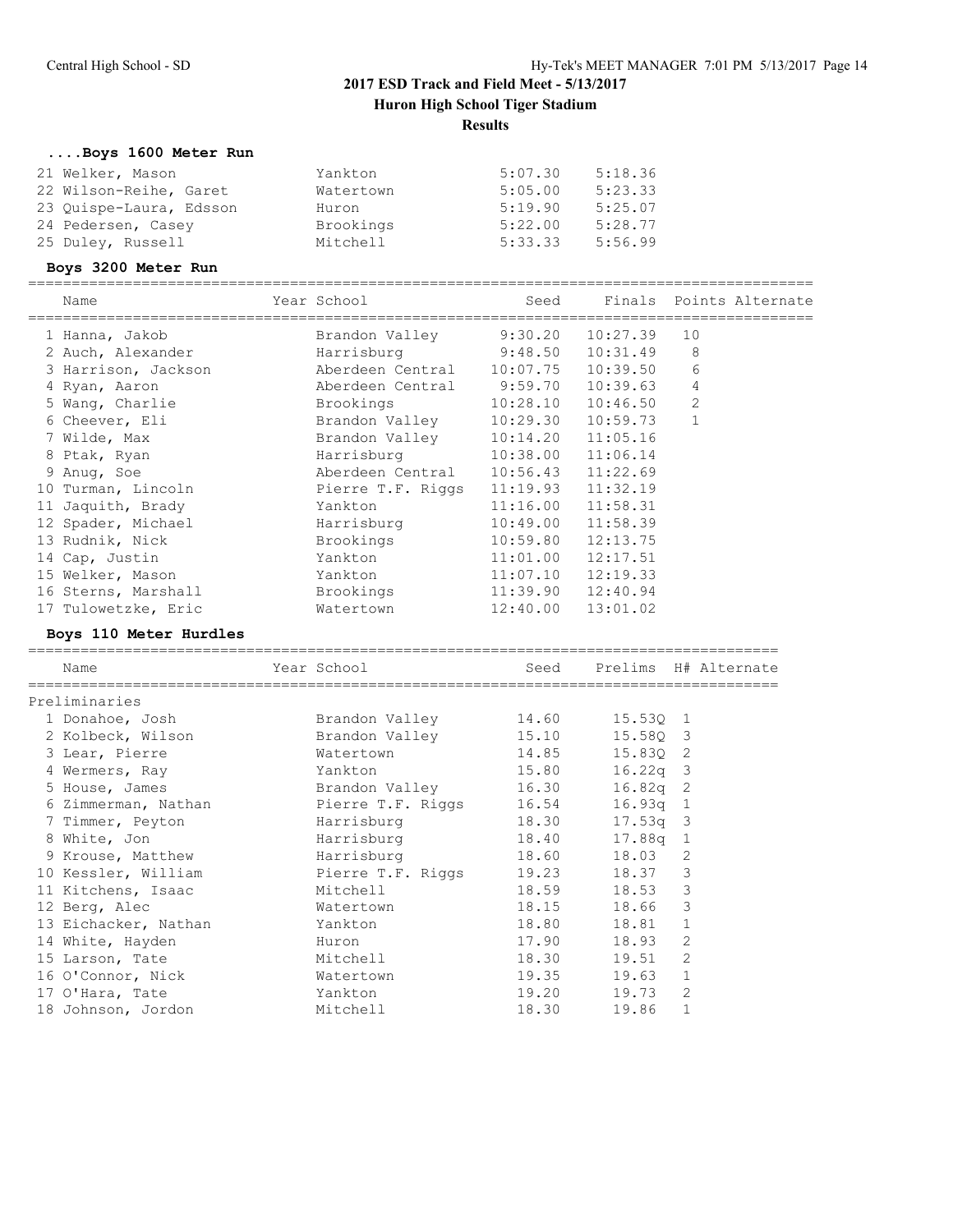**Huron High School Tiger Stadium**

## **Results**

#### **Boys 110 Meter Hurdles**

| Name                | Year School       | Prelims |       | Finals Points Alternate |
|---------------------|-------------------|---------|-------|-------------------------|
| Finals              |                   |         |       |                         |
| 1 Donahoe, Josh     | Brandon Valley    | 15.53   | 15.16 | 10                      |
| 2 Lear, Pierre      | Watertown         | 15.83   | 15.44 | 8                       |
| 3 Kolbeck, Wilson   | Brandon Valley    | 15.58   | 15.58 | 6                       |
| 4 Wermers, Ray      | Yankton           | 16.22   | 15.79 | 4                       |
| 5 House, James      | Brandon Valley    | 16.82   | 16.35 | 2                       |
| 6 Zimmerman, Nathan | Pierre T.F. Riggs | 16.93   | 17.01 |                         |
| 7 Timmer, Peyton    | Harrisburg        | 17.53   | 17.65 |                         |
| 8 White, Jon        | Harrisburg        | 17.88   | 17.90 |                         |
|                     |                   |         |       |                         |

#### **Boys 300 Meter Hurdles**

============================================================================================= Name The Year School Seed Finals H# Points Alternate ============================================================================================= 1 Kolbeck, Wilson Brandon Valley 42.00 42.07 3 10 2 Lear, Pierre Watertown 40.50 42.67 3 8 3 House, James Brandon Valley 41.20 42.82 3 6 4 Zimmerman, Nathan Pierre T.F. Riggs 44.57 44.93 2 4 5 Mees, Trevor Watertown 45.20 44.95 2 2 6 Hamilton, Breken Harrisburg 42.90 44.99 3 1 7 Fuller, Brooks Harrisburg 43.70 45.23 3 8 Beeson, Paris Yankton 45.40 45.66 2 9 Cwach, Blake Yankton 43.90 45.95 3 10 Bad Moccasin, Avery Aberdeen Central 44.10 46.13 3 11 Larson, Tate 6.98 Mitchell 45.73 46.98 2 12 Berg, Alec **Watertown** 47.30 47.23 1 13 Johnson, Jordon Mitchell 46.60 47.70 2 14 Kessler, William Pierre T.F. Riggs 47.69 49.16 1 15 White, Jon **Harrisburg** 45.90 49.27 2 16 O'Hara, Tate Yankton 48.10 50.85 1 17 White, Hayden **Huron** Huron 49.90 51.44 1 18 Kitchens, Isaac Mitchell 48.70 52.30 1 19 Person, Hayden Brookings 49.00 52.44 1

#### **Boys 4x100 Meter Relay**

| School                 | Seed                   |                  |     | Finals H# Points Alternate |
|------------------------|------------------------|------------------|-----|----------------------------|
| 1 Mitchell 'A'         |                        | 43.48 43.58 2 10 |     |                            |
| 1) Browning, Barry     | 2) Overweg, Reed       |                  |     |                            |
| 3) Miller, Courtney    | 4) Neugebauer, Spencer |                  |     |                            |
| 2 Aberdeen Central 'A' | 44.90                  | 44.80 2 8        |     |                            |
| 1) Barr, Preston       | 2) Lundquist, Landon   |                  |     |                            |
| 3) Weber, Chris        | 4) Hannigan, Cannon    |                  |     |                            |
| 3 Huron 'A'            | 44.90                  | 45.00 2 6        |     |                            |
| 1) Hill, Alex          | 2) Evers, Tye          |                  |     |                            |
| 3) Kleinsasser, Travis | 4) Korkow, Cole        |                  |     |                            |
| 4 Watertown 'A'        | 44.00                  | 45.18 2 4        |     |                            |
| 1) Hartman, Jacob      | 2) Morris, Mason       |                  |     |                            |
| 3) Vlasman, Aaron      | 4) Tschetter, Bryce    |                  |     |                            |
| 5 Brandon Valley 'A'   | 45.00                  | 45.29            | 2 2 |                            |
| 1) House, James        | 2) Steffel, Jesse      |                  |     |                            |
| 3) McCann, Ty          | 4) Reindl, Trev        |                  |     |                            |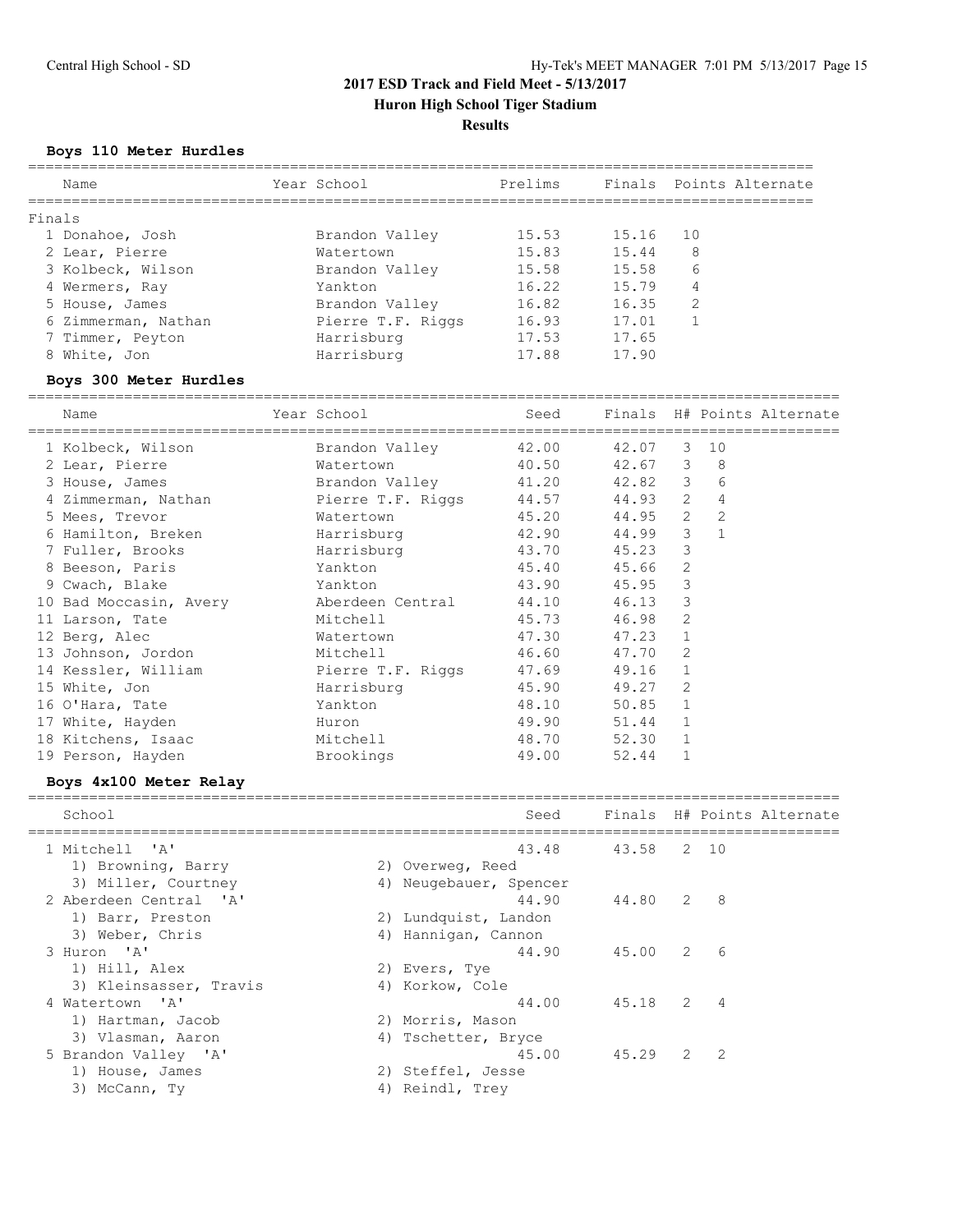**Huron High School Tiger Stadium**

## **Results**

**....Boys 4x100 Meter Relay**

| 45.60 |                                                                                                                                                         |            |
|-------|---------------------------------------------------------------------------------------------------------------------------------------------------------|------------|
|       |                                                                                                                                                         |            |
|       |                                                                                                                                                         |            |
| 45.70 | 46.41                                                                                                                                                   | $\sqrt{1}$ |
|       |                                                                                                                                                         |            |
|       |                                                                                                                                                         |            |
| 46.77 | 47.07                                                                                                                                                   |            |
|       |                                                                                                                                                         |            |
|       |                                                                                                                                                         |            |
| 47.00 | 48.12                                                                                                                                                   | $\sim$ 1   |
|       |                                                                                                                                                         |            |
|       |                                                                                                                                                         |            |
|       | 2) Hamilton, Breken<br>4) Anderson, Jack<br>2) Ryken, Rex<br>4) Fitch, Eric<br>2) Miller, Noah<br>4) Adams, Samuel<br>2) Wilber, Jay<br>4) Cody, Carson | 45.49 1 1  |

## **Boys 4x200 Meter Relay**

|                             |                        |                |                | =========                  |
|-----------------------------|------------------------|----------------|----------------|----------------------------|
| School                      | Seed                   |                |                | Finals H# Points Alternate |
| 1 Mitchell 'A'              | 1:31.18                | $1:30.76$ 2 10 |                |                            |
| 1) Browning, Barry          | 2) Overweg, Reed       |                |                |                            |
| 3) Miller, Courtney         | 4) Neugebauer, Spencer |                |                |                            |
| 2 Brandon Valley 'A'        | 1:29.90                | $1:30.83$ 2 8  |                |                            |
| 1) Donahoe, Josh            | 2) Kolbeck, Wilson     |                |                |                            |
| 3) Reindl, Trey             | 4) Petersen, Braiden   |                |                |                            |
| 3 Watertown 'A'             | 1:30.20                | $1:32.13$ 2    |                | 6                          |
| 1) Lear, Pierre             | 2) Hartman, Jacob      |                |                |                            |
| 3) DeJong, Adam             | 4) Schulte, Brent      |                |                |                            |
| 4 Harrisburg 'A'            | 1:32.60                | $1:35.17$ 2    |                | $\overline{4}$             |
| 1) Winters, Justin          | 2) Hamilton, Breken    |                |                |                            |
| 3) Roewart, Jhei            | 4) Chear, Hunter       |                |                |                            |
| 5 Yankton 'A'               | 1:35.00                | $1:35.61$ 1    |                | 2                          |
| 1) Antrobus, Hunter         | 2) Ryken, Rex          |                |                |                            |
| 3) Palmer, Oakley           | 4) Fitch, Eric         |                |                |                            |
| 6 Aberdeen Central 'A'      | 1:34.90                | $1:35.75$ 2 1  |                |                            |
| 1) Barr, Preston            | 2) Lundquist, Landon   |                |                |                            |
| 3) Brown, Triston           | 4) Hannigan, Cannon    |                |                |                            |
| 7 Huron 'A'                 | 1:36.60                | 1:37.70 1      |                |                            |
| 1) Hill, Alex               | 2) Evers, Tye          |                |                |                            |
| 3) Heinz, Hyland            | 4) Small, Mason        |                |                |                            |
| 8 Pierre T.F. Riggs 'A'     | 1:36.45                | $1:38.49$ 1    |                |                            |
| 1) Bolte, Chase             | 2) Miller, Noah        |                |                |                            |
| 3) Jones, Porter            | 4) Garreau, Warrent    |                |                |                            |
| 9 Brookings<br>$\mathsf{A}$ | 1:39.60                | 1:40.48        | $\overline{1}$ |                            |
| 1) Eidem, Carter            | 2) Wilber, Jay         |                |                |                            |
| 3) Cournover, Jordan        | 4) Cody, Carson        |                |                |                            |
|                             |                        |                |                |                            |

## **Boys 4x400 Meter Relay**

| Finals Points Alternate<br>School<br>Seed<br>$3:28.80$ $3:28.63$ 10<br>1 Brandon Valley 'A'<br>2) Donahoe, Josh<br>1) House, James<br>3) Vigants, Austin<br>4) Petersen, Braiden<br>$3:25.90$ $3:28.97$ 8<br>2 Watertown 'A'<br>1) Schulte, Brent<br>2) DeJonq, Adam<br>3) Hartman, Jacob<br>4) Syhre, Gabe |  |  |  |
|-------------------------------------------------------------------------------------------------------------------------------------------------------------------------------------------------------------------------------------------------------------------------------------------------------------|--|--|--|
|                                                                                                                                                                                                                                                                                                             |  |  |  |
|                                                                                                                                                                                                                                                                                                             |  |  |  |
|                                                                                                                                                                                                                                                                                                             |  |  |  |
|                                                                                                                                                                                                                                                                                                             |  |  |  |
|                                                                                                                                                                                                                                                                                                             |  |  |  |
|                                                                                                                                                                                                                                                                                                             |  |  |  |
|                                                                                                                                                                                                                                                                                                             |  |  |  |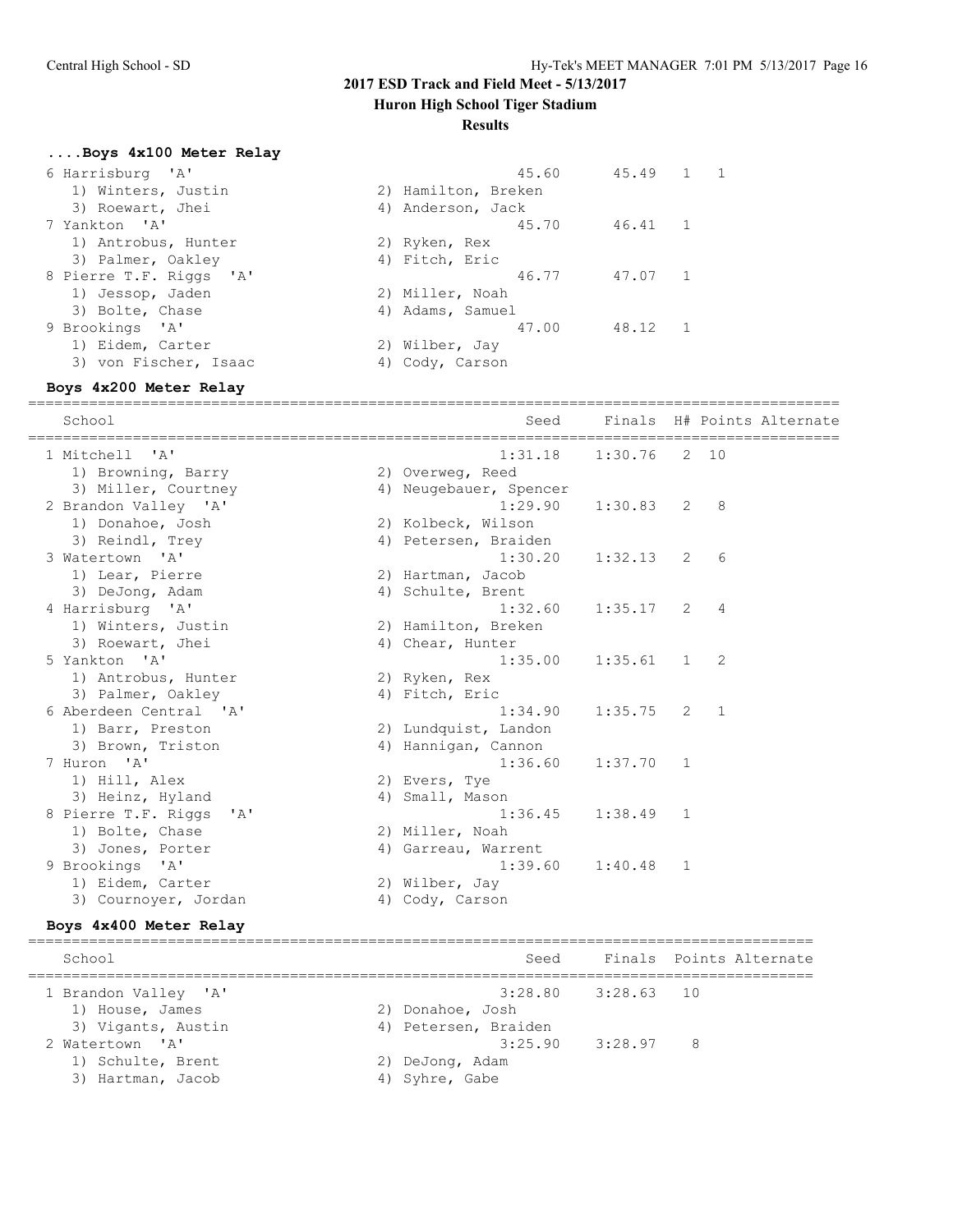## **Huron High School Tiger Stadium**

## **Results**

**....Boys 4x400 Meter Relay**

| 3 Mitchell 'A'          | 3:32.87             | 3:34.14 | 6 |
|-------------------------|---------------------|---------|---|
| 1) Browning, Barry      | 2) Miller, Courtney |         |   |
| 3) Max, Carson          | 4) Uher, Jarod      |         |   |
| 4 Pierre T.F. Riggs 'A' | 3:34.87             | 3:35.20 | 4 |
| 1) Becker, Frank        | 2) Boe, Severin     |         |   |
| 3) Williams, Casey      | 4) Jones, Porter    |         |   |
| 5 Aberdeen Central 'A'  | 3:39.10             | 3:36.64 | 2 |
| 1) Martens, Seth        | 2) Rohlfs, Jackson  |         |   |
| 3) Bad Moccasin, Avery  | 4) Baker, Brock     |         |   |
| 6 Brookings 'A'         | 3:37.80             | 3:40.05 |   |
| 1) Weber, Reece         | 2) Coughlin, Devin  |         |   |
| 3) Opdahl, Greq         | 4) Conrad, Isaac    |         |   |
| 7 Yankton 'A'           | 3:47.50             | 3:51.34 |   |
| 1) Anderson, Noah       | 2) Ryken, Rex       |         |   |
| 3) Mors, Matthew        | 4) Eichacker, Ryan  |         |   |
| -- Harrisburg 'A'       | 3:33.90             | DQ.     |   |
| 1) Eckert, Jace         | 2) Hamilton, Breken |         |   |
| 3) Cain, Elliot         | 4) Johnson, Wil     |         |   |
|                         |                     |         |   |

## **Boys 4x800 Meter Relay**

| School                   | Seed                    |            | Finals Points Alternate<br>================= |
|--------------------------|-------------------------|------------|----------------------------------------------|
| 1 Brandon Valley 'A'     | 8:39.80                 | 8:28.06 10 |                                              |
| 1) Vigants, Austin       | 2) Mashlan, Carson      |            |                                              |
| 3) Cheever, Eli          | 4) Hanna, Jakob         |            |                                              |
| 2 Harrisburg 'A'         | $8:28.40$ $8:34.52$     |            | 8                                            |
| 1) Johnson, Wil          | 2) Krull, Josh          |            |                                              |
| 3) Wipf, Nick            | 4) Auch, Alexander      |            |                                              |
| 3 Pierre T.F. Riggs 'A'  | 8:33.12                 | 8:39.01    | 6                                            |
| 1) Berens, Tucker        | 2) Mutchelknaus, Dmitri |            |                                              |
| 3) Ramirez, Vicente      | 4) Lusk, Caleb          |            |                                              |
| 4 Brookings 'A'          | 8:37.20                 | 8:45.48    | 4                                            |
| 1) Weber, Reece          | 2) Opdahl, Greq         |            |                                              |
| 3) Conrad, Isaac         | 4) Kavanaugh, Oscar     |            |                                              |
| 5 Watertown 'A'          | 8:48.30                 | 8:52.38    | 2                                            |
| 1) Wilson-Reihe, Garet   | 2) Bollinger, Brady     |            |                                              |
| 3) Bollinger, Dillon     | 4) Syhre, Gabe          |            |                                              |
| 6 Aberdeen Central 'A'   | 8:42.70                 | 8:54.32    | 1                                            |
| 1) Stillman, Alex        | 2) Rohlfs, Jackson      |            |                                              |
| 3) Schlosser-Bina, Avery | 4) Johnson, Zach        |            |                                              |
| 7 Huron 'A'              | 8:57.20                 | 8:56.62    |                                              |
| 1) Lien, Tyler           | 2) Ali, Walid           |            |                                              |
| 3) Siemonsma, Derick     | 4) Corbett, Brenden     |            |                                              |
| 8 Yankton 'A'            | 9:10.90                 | 9:20.52    |                                              |
| 1) Rumsey, Cole          | 2) Welker, Mason        |            |                                              |
| 3) Eichacker, Ryan       | 4) Cap, Justin          |            |                                              |
| 9 Mitchell 'A'           | 9:05.24                 | 9:58.73    |                                              |
| 1) Vincent, Kelton       | 2) Bruns, Mason         |            |                                              |
| 3) Mauer, Jared          | 4) Duley, Russell       |            |                                              |
|                          |                         |            |                                              |

==========================================================================================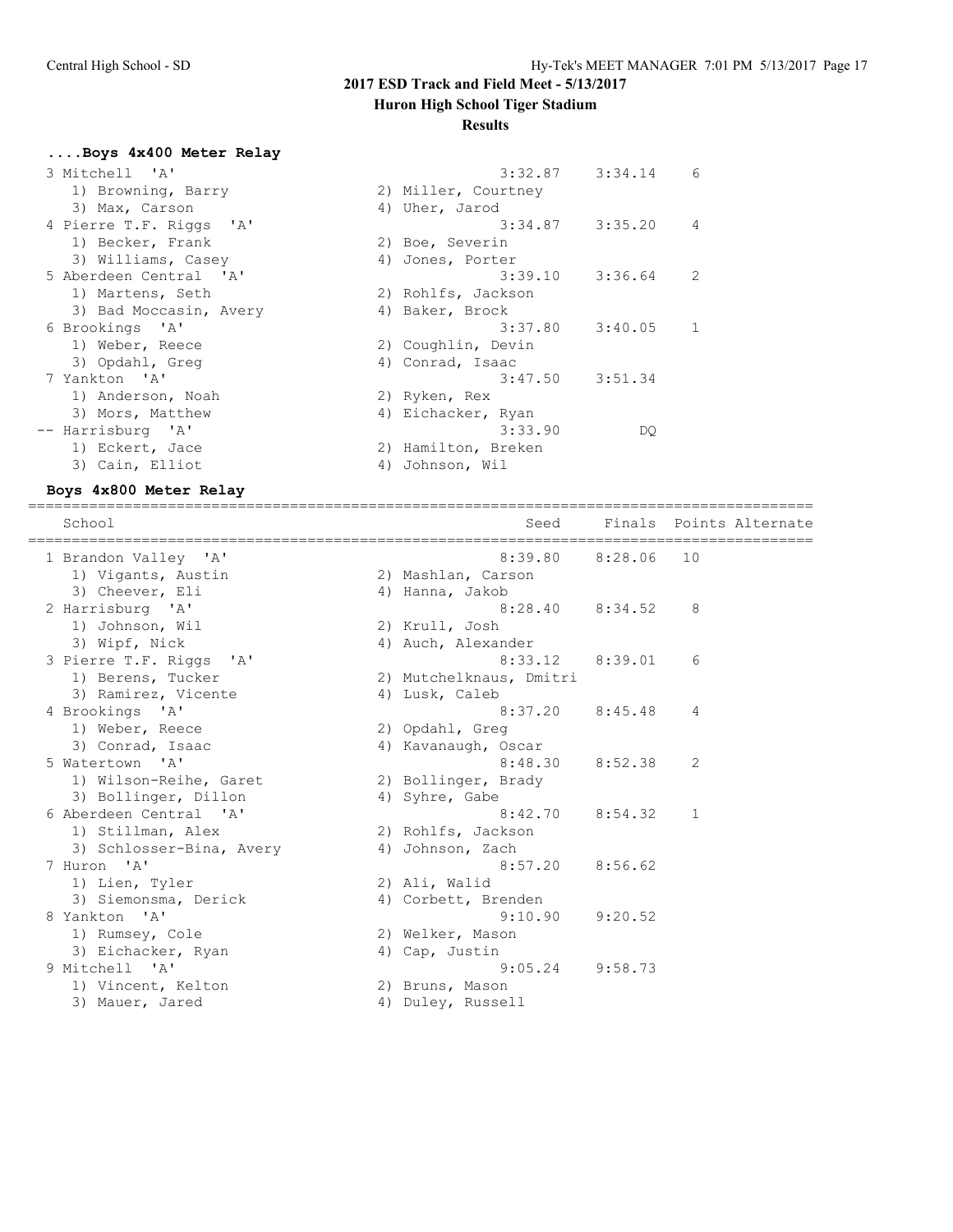**Huron High School Tiger Stadium**

## **Results**

## **Boys 1600 Sprint Medley**

| School                  | Seed                |               |   | Finals H# Points Alternate |
|-------------------------|---------------------|---------------|---|----------------------------|
| 1 Watertown 'A'         | 3:39.20             | 3:45.37 2 10  |   |                            |
| 1) Tschetter, Bryce     | 2) Schulte, Brent   |               |   |                            |
| 3) Hartman, Jacob       | 4) Syhre, Gabe      |               |   |                            |
| 2 Mitchell 'A'          | 3:45.71             | $3:47.30$ 2 8 |   |                            |
| 1) Overweg, Reed        | 2) Miller, Courtney |               |   |                            |
| 3) Browning, Barry      | 4) Jarding, Jacob   |               |   |                            |
| 3 Huron 'A'             | 3:43.10             | $3:51.83$ 2   |   | - 6                        |
| 1) Korkow, Cole         | 2) Heinz, Hyland    |               |   |                            |
| 3) Lien, Tyler          | 4) Corbett, Brenden |               |   |                            |
| 4 Pierre T.F. Riggs 'A' | 3:52.20             | $3:56.87$ 1 4 |   |                            |
| 1) Adams, Samuel        | 2) Bolte, Chase     |               |   |                            |
| 3) Jones, Porter        | 4) Berens, Tucker   |               |   |                            |
| 5 Brandon Valley 'A'    | 3:34.00             | $3:57.56$ 2   |   | 2                          |
| 1) Gillespie, Kevin     | 2) Reindl, Trey     |               |   |                            |
| 3) Blok, Jordan         | 4) Vigants, Austin  |               |   |                            |
| 6 Aberdeen Central 'A'  | 3:50.20             | $4:06.28$ 1 1 |   |                            |
| 1) Barr, Preston        | 2) Weber, Chris     |               |   |                            |
| 3) Stillman, Alex       | 4) Johnson, Zach    |               |   |                            |
| 7 Harrisburg 'A'        | 3:45.20             | $4:08.28$ 2   |   |                            |
| 1) Winters, Justin      | 2) Roewart, Jhei    |               |   |                            |
| 3) Eckert, Jace         | 4) Krull, Josh      |               |   |                            |
| 8 Brookings 'A'         | 12:00.00            | $4:13.72$ 1   |   |                            |
| 1) Cournoyer, Jordan    | 2) Cody, Carson     |               |   |                            |
| 3) Swedlund, Seth       | 4) Kavanaugh, Oscar |               |   |                            |
| -- Yankton 'A'          | 3:57.20             | DQ            | 1 |                            |
| 1) Anderson, Noah       | 2) Wermers, Ray     |               |   |                            |
| 3) Mors, Matthew        | 4) Herrboldt, Sam   |               |   |                            |
|                         |                     |               |   |                            |

## **Boys High Jump**

| Name                                             | Year School                          |             | Seed Finals Points Alternate |                |  |
|--------------------------------------------------|--------------------------------------|-------------|------------------------------|----------------|--|
| 1 Campbell, Connor                               | Pierre T.F. Riggs 6-05.00 6-02.00 10 |             |                              |                |  |
| 2 Lear, Pierre                                   | Watertown 6-03.00 6-01.00 7          |             |                              |                |  |
| 2 Kinsley, Chris                                 | Yankton 6-03.00 6-01.00              |             |                              |                |  |
| 4 Oltoff, Carter Brandon Valley 5-07.00 J6-01.00 |                                      |             |                              | 4              |  |
| 5 Swedlund, Seth Brookings 6-01.00 J6-01.00      |                                      |             |                              | $\overline{2}$ |  |
| 6 Mors, Matthew                                  | Yankton 5-11.00 5-11.00              |             |                              | $\mathbf{1}$   |  |
| 7 McCann, Ty                                     | Brandon Valley 5-09.00 J5-11.00      |             |                              |                |  |
| 8 Adam, Paul                                     | Pierre T.F. Riggs 5-09.00 J5-11.00   |             |                              |                |  |
| 9 Antoine, Connor                                | Watertown 5-11.00 5-09.00            |             |                              |                |  |
| 9 Altenburg, Chase Marrisburg 6-01.00 5-09.00    |                                      |             |                              |                |  |
| 9 Maxey, Bud                                     | Pierre T.F. Riggs 5-07.00 5-09.00    |             |                              |                |  |
| 12 Peterson, Cayden                              | Yankton                              |             | $5 - 09.00$ $5 - 07.00$      |                |  |
| 13 Carr, Isaac                                   | Huron                                | $5 - 07.00$ | $5 - 05.00$                  |                |  |
| 13 Busch, Kobe                                   | and Huron                            | $5 - 09.00$ | $5 - 05.00$                  |                |  |
| 13 Lout, Brandon                                 | Aberdeen Central 5-07.00             |             | $5 - 05.00$                  |                |  |
| 13 Morris, Mason                                 | Watertown 5-08.00                    |             | $5 - 05.00$                  |                |  |
| 13 Jones, Makhi                                  | Aberdeen Central 5-07.00             |             | $5 - 05.00$                  |                |  |
| 18 Schnaidt, Jordan                              | Aberdeen Central 5-11.00             |             | $5 - 02.00$                  |                |  |
| 18 Evers, Teegan                                 | Huron                                |             | $5 - 09.00$ $5 - 02.00$      |                |  |
| -- Sievert, Cole                                 | Mitchell and the Mitchell            | $5 - 01.00$ | NH                           |                |  |
| -- Haynes, Preston                               | Mitchell                             | $5 - 05.00$ | ΝH                           |                |  |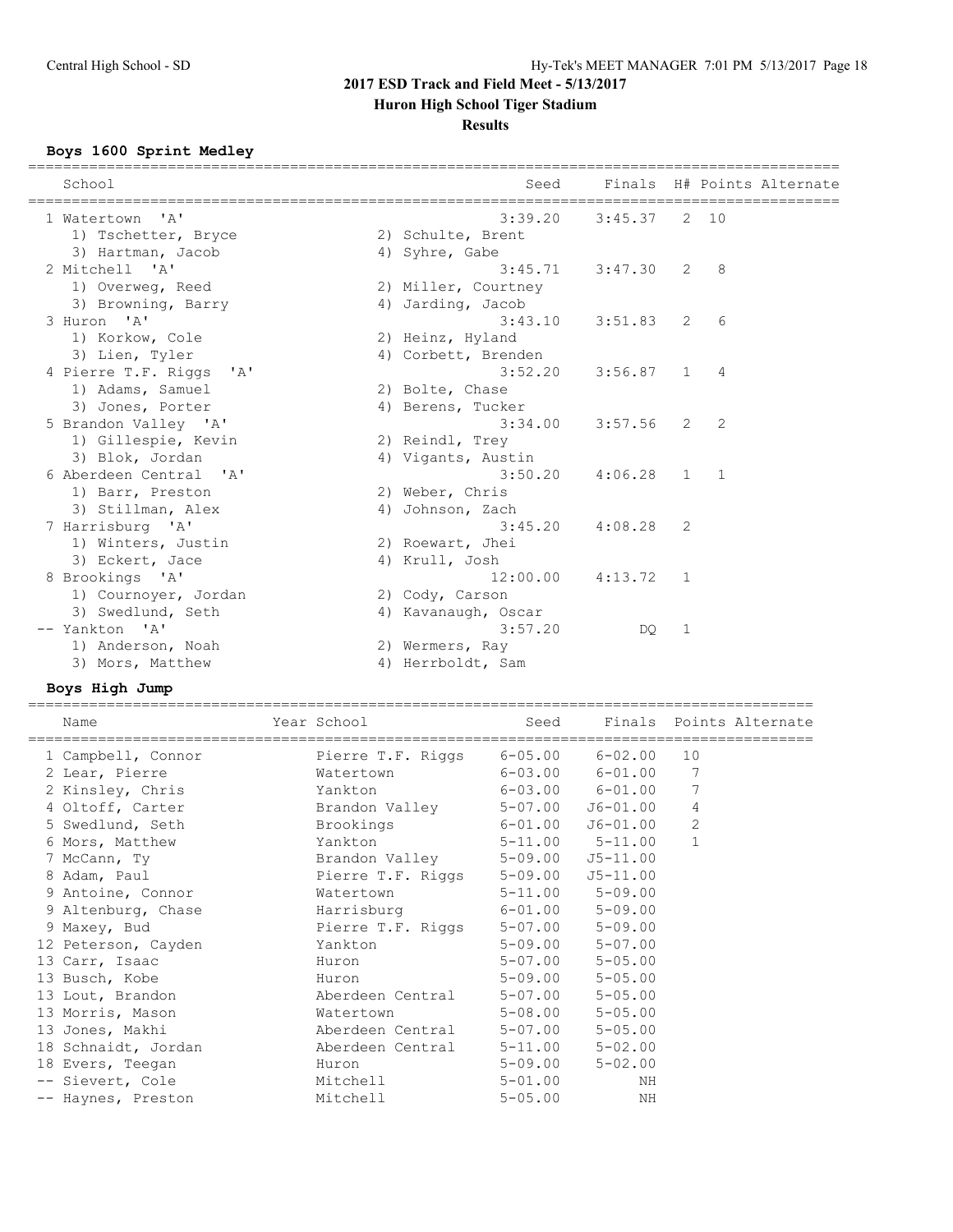**....Boys High Jump**

| -- von Fischer, Isaac | Brookings      | $5 - 0.5$ , 00 | NΗ |
|-----------------------|----------------|----------------|----|
| -- Lloyd, Aiden       | Brandon Valley | 5-04.00        | ΝH |
| -- Olson, Payton      | Mitchell       | 5-01.00        | NH |

#### **Boys Pole Vault**

========================================================================================== Name The Year School Seed Finals Points Alternate ========================================================================================== 1 Francom, Trent Huron 15-06.00 15-04.00 10 2 Spartz, Noah Watertown 15-02.00 14-04.00 8 3 Hoback, Nolan Harrisburg 13-09.00 13-10.00 6 4 Peitz, Thomas Pierre T.F. Riggs 13-03.00 J13-10.00 4 5 Kleinsasser, Travis Huron 13-03.00 13-04.00 1.50 5 Voss, Peyton Harrisburg 12-03.00 13-04.00 1.50 6 Paulson, Blake Watertown 13-00.00 J13-04.00 8 Nelson, Kiel Mitchell 12-03.00 12-10.00 8 Dean, Trevor Brandon Valley 12-09.00 12-10.00 8 Katz, Matthew Huron 12-09.00 12-10.00 8 Tellinghuisen, Ethan Brandon Valley 12-03.00 12-10.00 12 Carpenter, Sutton Mitchell 13-03.00 12-04.00 13 Vardsveen, Michael Brandon Valley 12-03.00 11-10.00 14 Cwach, Blake Yankton 12-03.00 11-04.00 14 Kowitz, Robert Watertown 12-03.00 11-04.00 14 Willert, Kesmond Brookings 11-06.00 11-04.00 17 Palmer, Oakley Yankton 11-00.00 10-10.00 17 Rolandi, Oliver Mitchell 10-09.00 10-10.00 17 Bald Eagle, Caden Merdeen Central 11-03.00 10-10.00 17 Lehman, Sam Brookings 10-06.00 10-10.00 -- Miller, Jake  $\overline{P}$  Pierre T.F. Riggs 9-09.00 NH -- Schirado, Nick Marrisburg 13-09.00 NH -- Anderson, Noah Yankton 9-03.00 NH -- Jarett, Will Aberdeen Central 12-09.00 NH **Boys Long Jump** ========================================================================================== Name The Year School Contract Seed Finals Points Alternate ========================================================================================== 1 Korkow, Cole Huron 22-01.00 22-00.75 10 2 Anderson, Jack Harrisburg 21-02.75 21-11.00 8 3 Schnaidt, Jordan Aberdeen Central 20-09.50 21-08.50 6

| 2 Anderson, Jack      | Harrisburg        | 21-02.75     | 21-11.00     | 8            |  |
|-----------------------|-------------------|--------------|--------------|--------------|--|
| 3 Schnaidt, Jordan    | Aberdeen Central  | $20 - 09.50$ | $21 - 08.50$ | 6            |  |
| 4 Hannigan, Cannon    | Aberdeen Central  | $21 - 04.00$ | $21 - 01.75$ | 4            |  |
| 5 Overweg, Reed       | Mitchell          | $20 - 06.50$ | J21-01.75    | 2            |  |
| 6 Kinsley, Chris      | Yankton           | $21 - 08.00$ | 21-00.00     | $\mathbf{1}$ |  |
| 7 Jurrens, Ben        | Yankton           | $20 - 04.00$ | $20 - 02.50$ |              |  |
| 8 Chear, Hunter       | Harrisburg        | 18-09.00     | $20 - 01.75$ |              |  |
| 9 Blok, Jordan        | Brandon Valley    | 20-06.25     | $20 - 00.00$ |              |  |
| 9 Stout, Garrett      | Pierre T.F. Riggs | 20-10.00     | $20 - 00.00$ |              |  |
| 11 Stoebner, Dillon   | Aberdeen Central  | 20-00.00     | $19 - 08.00$ |              |  |
| 12 von Fischer, Isaac | Brookings         | 19-07.00     | $19 - 06.25$ |              |  |
| 13 Fossum, Brett      | Watertown         | 19-01.00     | $18 - 08.00$ |              |  |
| 14 Hill, Alex         | Huron             | 19-10.00     | $18 - 07.00$ |              |  |
| 15 Oltoff, Carter     | Brandon Valley    | 18-09.00     | $18 - 05.50$ |              |  |
| 16 Cournoyer, Jordan  | Brookings         | 18-06.75     | $18 - 00.50$ |              |  |
| 17 Hageman, Brandon   | Watertown         | 19-00.00     | $17 - 11.75$ |              |  |
| 18 Maxey, Ted         | Pierre T.F. Riggs | 18-04.75     | $17 - 10.00$ |              |  |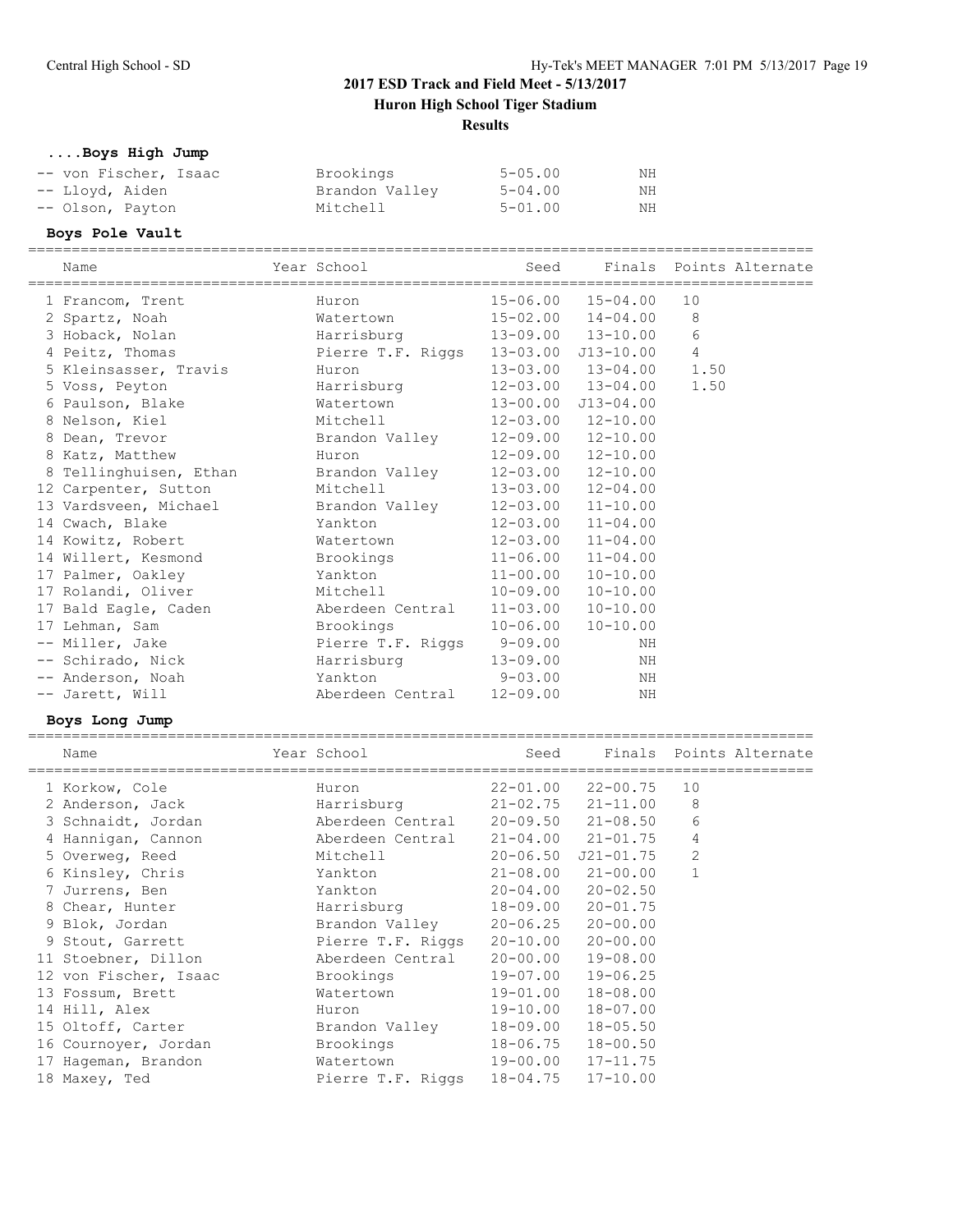**....Boys Long Jump**

| 18 Steffel, Jesse     | Brandon Valley    | $18 - 09.75$ $17 - 10.00$ |              |
|-----------------------|-------------------|---------------------------|--------------|
| 20 Crawford, Jordan   | Brookings         | $19 - 00.00$              | $17 - 08.25$ |
| 21 Olson, Payton      | Mitchell          | 17-09.00                  | 17-08.00     |
| 22 Carr, Cobey        | Pierre T.F. Riggs | $17 - 09.00$              | $17 - 07.00$ |
| 23 Ingalls, Nathan    | Watertown         | $17 - 04.00$              | $17 - 04.00$ |
| 24 Knutson, Cooper    | Mitchell          | $17 - 04.50$              | $16 - 09.00$ |
| 25 Tepexpa, Jose      | Huron             | $16 - 09.00$              | $16 - 08.00$ |
| -- Vollmer, Princeton | Yankton           | $20 - 00.00$              | ND           |

## **Boys Triple Jump**

| Name                                   | Year School                        |                           | Seed Finals Points Alternate |                |  |
|----------------------------------------|------------------------------------|---------------------------|------------------------------|----------------|--|
| 1 Hannigan, Cannon                     | Aberdeen Central 43-04.25 44-06.50 |                           |                              | 10             |  |
| 2 Williams, Casey  Pierre T.F. Riggs   |                                    |                           | 38-04.50 42-00.00            | 8              |  |
| 3 Rolle, Miles                         | Mitchell and Mitchell              |                           | 39-05.00 41-05.50            | 6              |  |
| 4 Garreau, Warrent Pierre T.F. Riggs   |                                    |                           | 39-00.75 41-02.50            | $\overline{4}$ |  |
| 5 Coughlin, Devin                      | Brookings                          |                           | $41 - 11.25$ $40 - 09.00$    | $\overline{c}$ |  |
| 6 Kinsley, Chris                       | <b>Example 12</b> Yankton          |                           | $41 - 08.00$ $40 - 08.50$    | $\mathbf{1}$   |  |
| 7 Small, Mason                         | Huron                              | $40 - 09.00$ $40 - 03.50$ |                              |                |  |
| 8 Hageman, Brandon                     | Watertown                          | $39 - 01.00$ $40 - 03.25$ |                              |                |  |
| 9 Jurrens, Ben                         | <b>Example 1</b> Yankton           | $40 - 11.00$ $39 - 04.25$ |                              |                |  |
| 10 Olson, Payton                       | Mitchell                           | $38 - 09.50$ $38 - 10.50$ |                              |                |  |
| 11 Evans, Mason                        | Watertown                          | $37 - 10.00$ $38 - 08.50$ |                              |                |  |
| 12 Zimmerman, Nathan Pierre T.F. Riggs |                                    | $38 - 03.25$ $38 - 06.50$ |                              |                |  |
| 13 Blok, Jordan                        | Brandon Valley $40-04.00$ 38-01.25 |                           |                              |                |  |
| 14 Hill, Ryan                          | Harrisburg                         | $38 - 03.00$ $37 - 09.50$ |                              |                |  |
| 15 Ingalls, Nathan                     | Watertown                          | 36-07.00 37-07.00         |                              |                |  |
| 16 Steffel, Jesse Brandon Valley       |                                    | $39 - 06.00$ $37 - 00.50$ |                              |                |  |
| 17 Liddle, Greg Aberdeen Central       |                                    | $40 - 09.50$ $35 - 05.00$ |                              |                |  |
| 18 Knutson, Cooper                     | Mitchell                           | $35 - 11.75$ $35 - 00.50$ |                              |                |  |
| -- Vollmer, Princeton                  | Yankton                            | $40 - 02.00$              | <b>ND</b>                    |                |  |

## **Boys Shot Put**

| Name<br>=========================                                    | Year School and the Material School<br>================================= |                           | Seed Finals Points Alternate |                |  |
|----------------------------------------------------------------------|--------------------------------------------------------------------------|---------------------------|------------------------------|----------------|--|
| 1 Andrus, Macen                                                      | Watertown                                                                |                           | $51-03.50$ $51-09.50$ 10     |                |  |
| 2 Berg, Tanner                                                       | Watertown                                                                |                           | $53 - 04.00$ $50 - 09.00$    | 8              |  |
| 3 Christie, Bryce Brandon Valley 50-02.50 48-10.50                   |                                                                          |                           |                              | 6              |  |
| 4 Jones, Caleb                                                       | Aberdeen Central $49-02.00$ $48-02.50$                                   |                           |                              | $\overline{4}$ |  |
| 5 Stoltenburg, Levi Pierre T.F. Riggs                                |                                                                          | 48-03.00 48-02.00 2       |                              |                |  |
| 6 Payer, Jordan                                                      | Yankton                                                                  | 45-05.00 48-01.50         |                              | $\mathbf{1}$   |  |
| 7 Colman, Erick                                                      | Pierre T.F. Riggs                                                        | $50 - 03.25$ $47 - 01.00$ |                              |                |  |
| 8 Kuch, Jacob                                                        | Aberdeen Central 46-11.00 45-07.50                                       |                           |                              |                |  |
| 8 Maher, Jack                                                        | Pierre T.F. Riggs  43-05.75  45-07.50                                    |                           |                              |                |  |
| 10 Miller, Eddie               Brookings         47-09.00   45-07.00 |                                                                          |                           |                              |                |  |
| 11 McAllister, Connor                                                | Harrisburg 45-03.00 44-03.50                                             |                           |                              |                |  |
| 12 Stoebner, Collin                                                  | Aberdeen Central 42-09.00 44-01.50                                       |                           |                              |                |  |
| 13 Hoffman, Jack Matertown 47-03.00 42-06.50                         |                                                                          |                           |                              |                |  |
| 14 Jensen, Dillon                                                    | <b>Brookings</b>                                                         | $44-11.00$ $41-08.00$     |                              |                |  |
| 15 Lynde, Dylan                                                      | Yankton  45-04.00  41-02.25                                              |                           |                              |                |  |
| 16 woodraska, Michael Barrisburg 41-11.00 40-05.50                   |                                                                          |                           |                              |                |  |
| 17 Nelson, Tyler                                                     | Brandon Valley 45-03.50 40-04.00                                         |                           |                              |                |  |
| 18 Kolbeck, Alex                                                     | Brandon Valley 41-04.25 39-10.25                                         |                           |                              |                |  |
|                                                                      |                                                                          |                           |                              |                |  |